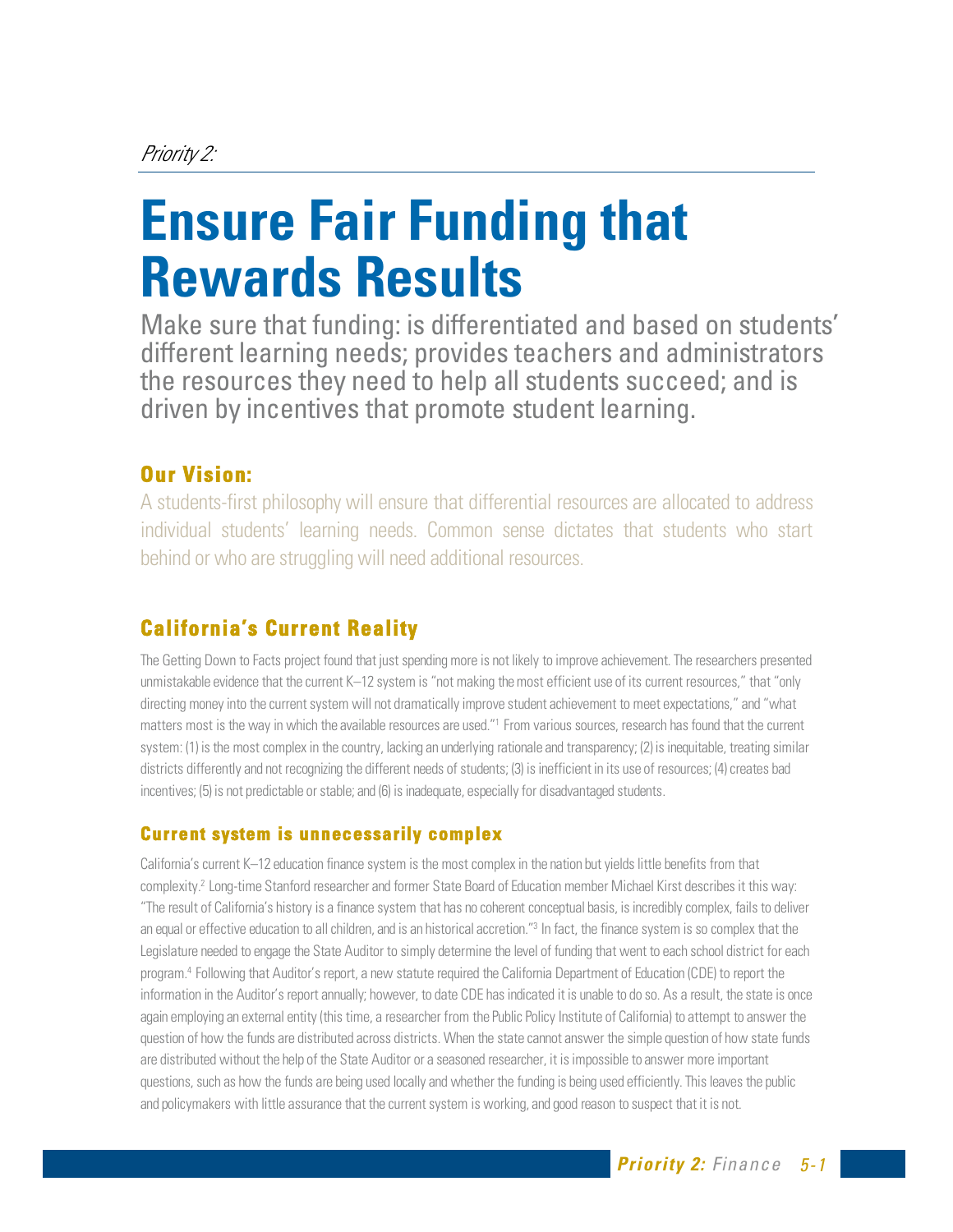The current system is composed of a base level of funding plus a set of well over 100 categorical programs. The base funding suffers from historical anomaly. Districts' revenue limits are calculated using 36 pages of line items that each district must fill out to determine its funding. This calculation includes base revenue limits that have evolved out of the pre-Proposition 13 local finance system plus numerous efforts to equalize funding. In addition, there are "revenue limit add-ons" that differentially distribute funds to districts based on historical factors, many of which are no longer relevant.

Categorical programs range from \$1.8 billion for K–3 class size reduction to \$250,000 for civics education. The graphic "Categorical Funding Has Grown Threefold" shows the growth in categorical funding over the last three decades. During that time, categorical programs' share of K–12 Proposition 98 has tripled. Each categorical program has its own history and identified condition that the program is proposing to address. The state has made little effort to understand how these programs operate together or how one set of categorical programs supports another. Because of this, only the more sophisticated school districts are able to transform the myriad categorical programs into a rational education program.

Often, schools and districts must engage costly external consultants to assist schools in using all of the different pots of categorical funds in a way that allows the school to have an integrated program focus. And while it is inefficient that school districts must expend precious resources to navigate the categorical program maze, the alternative is worse — having the district implement a set of disjointed programs focusing on cross purposes, even for the same targeted students. The complexity of the system also is difficult for the state's smaller school districts. Forty-four percent of the state's school districts have fewer than 1,000 students.5 For many of these districts, the principal is also the superintendent and the chief business officer, and must navigate the complex state application and compliance processes to receive the district's funding. Many of these districts opt to apply only for the large categorical programs because the smaller ones just aren't worth the workload involved in obtaining the funds — which further skews resource distribution.



#### From the perspective of parents and local taxpayers, the finance system is virtually impenetrable. Little information is available on why and how districts receive their funds, what the restrictions are upon the various fund sources, how districts allocate those funds to their schools, and how that allocation impacts the resources that are available in classrooms. So, while parents and taxpayers would like to engage in the decision-making process, the current system virtually excludes them through its complexity.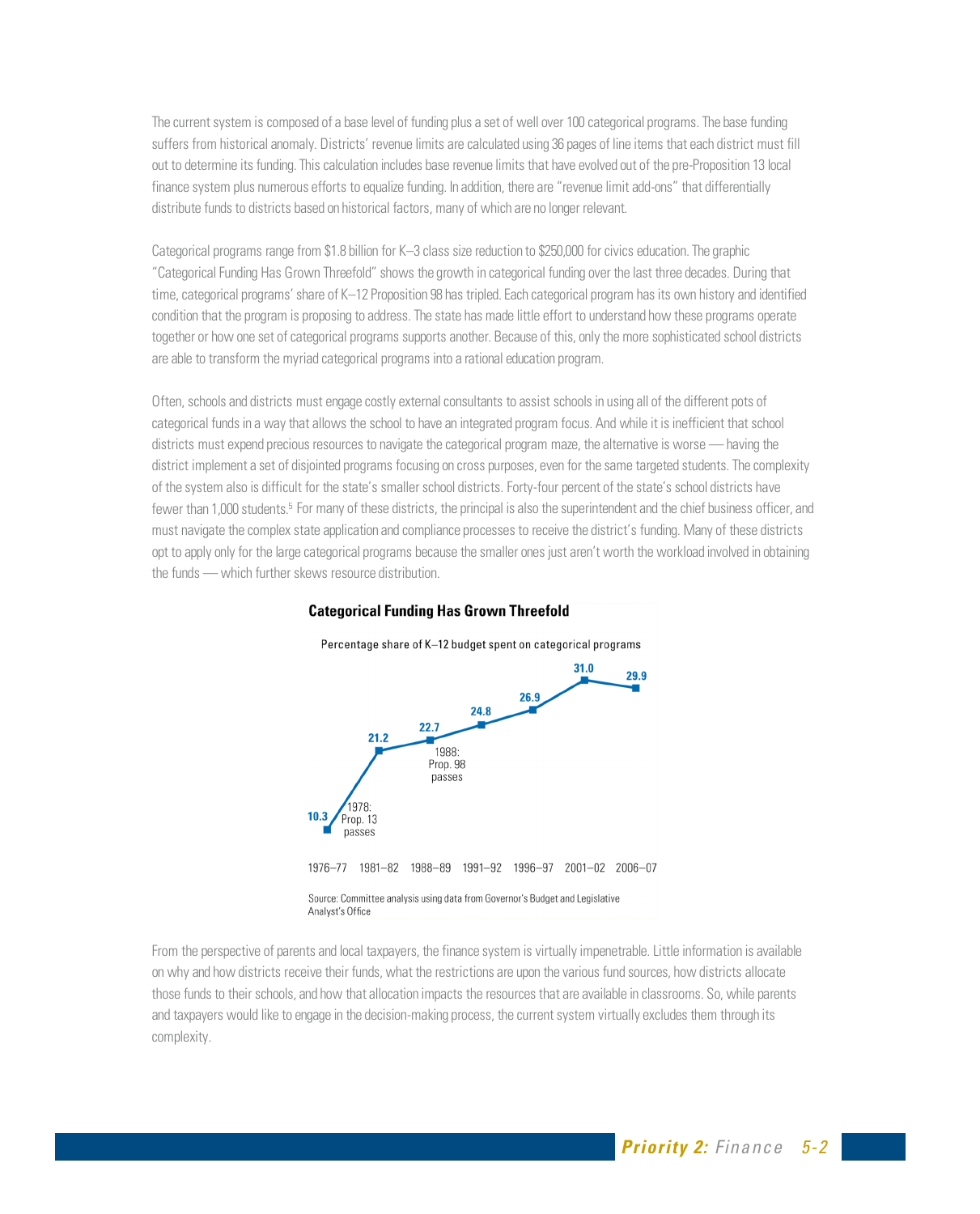#### **Current system lacks equity**

The complexity of the finance system hides education inequities because only a small handful of finance experts can understand the distributional impact of the various formulas and programs. The total set of categorical programs creates a finance system that is inequitable.<sup>6</sup> Looking at total funding, Susanna Loeb *et al.* found that a district at the 25th percentile of spending per pupil spends \$3,000 per pupil less than a district at the 75th percentile. On its face, such differences in funding per pupil may not be a problem if the reason for the funding differential is that the district with the higher funding level receives extra funding because its students have additional needs. This is not the case, however. Robert Reich divides school funding equity issues into two categories: horizontal equity and vertical equity.<sup>7</sup> Generally, a system is considered horizontally equitable if it treats districts serving similar students similarly. Vertical equity occurs when the funding that a district receives reflects the types of students the district serves, recognizing that some students are more expensive to educate than others. Getting Down to Facts concluded that "California funding doesn't meet either of these criteria:"8



**Expenditure Per Pupil Varies Little with Percent of Subsidized Lunch Students for Large Unified Districts** 

Source: Sonstelie, Jon (2007) Aligning School Finance with Academic Standards: A Weighted-Student Formula Based in a Survey of Practitioners, Getting Down to Facts, Institute for Research on Education Policy and Practice, Stanford University.

- **Fails horizontal equity.** Looking at key characteristics of districts, including urbanicity, grade range, and student demographics, districts in California serving similar types of students in similar types of districts have large variances in funding levels. This suggests that the California system is not horizontally equitable.
- **Fails vertical equity.** The Getting Down to Facts research indicated that "observable district demographics and organizational characteristics correlate with spending disparities across districts, but are not large explanatory factors. Poverty level, racial and ethnic makeup, urban status, and district grade span explain only a small portion of the variation in spending."<sup>9</sup> The graphic "Expenditure Per Pupil Varies Little with Percent of Subsidized Lunch Students for Large Unified Districts" shows the relationship between expenditures per pupil and the percentage of students eligible for the federal free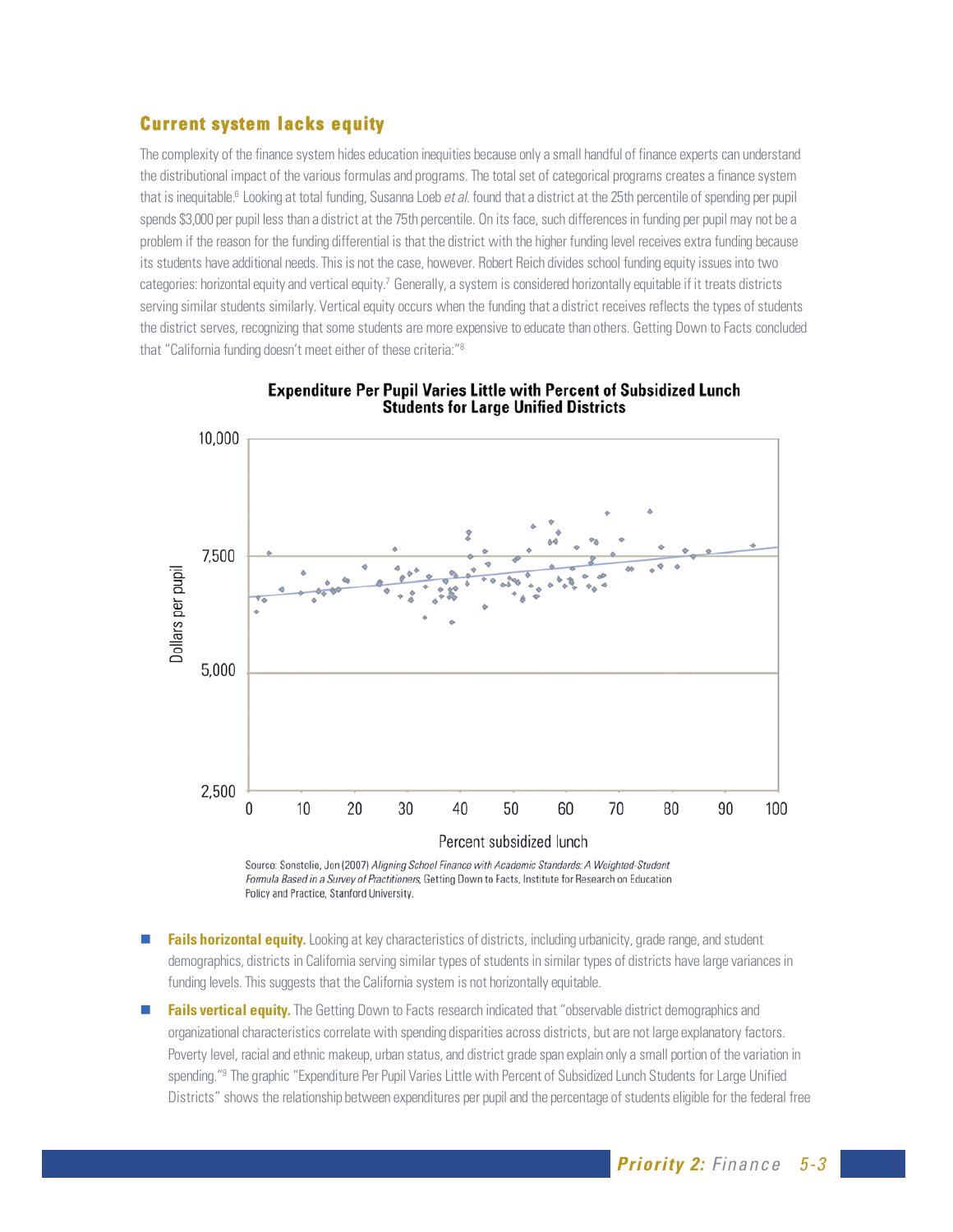and reduced-price lunch program.10 While there is a slightly higher per-pupil funding level in districts with higher concentrations of eligible students, 85 percent of these large districts are within \$500 per pupil of the state average. Closer examination of the data reveals that districts with high and low concentrations of students with a specific demographic trait often had higher funding than districts in the middle.

#### **Current system is inefficient**

The state's system of categorical programs has long been criticized for its inefficiency.<sup>11</sup> Accompanying each of these programs is a state and local bureaucracy that requires significant investments of personnel resources to generate and process the flow of generally meaningless paperwork, redirecting resources away from efforts to improve instruction. Principals who have no choice but to dedicate much of their time to completing the documentation required for compliance with each categorical program (to receive the funding) have little time to spend in classrooms, assisting teachers in their role as the instructional leaders of their schools. For large districts, central offices have a large number of staff dedicated to processing the paperwork that accompanies all of these programs. Even then, however, it can be difficult to get staff administering federal Title I grant funds to communicate effectively with other staff administering state Economic Impact Aid (EIA) funds and Targeted Instructional Improvement funds — even though all of these programs target a similar student population. The Getting Down to Facts research concluded that "the regulatory environment imposes a heavy compliance burden on school administrators; and not surprisingly, principals in California report that they spend substantially less time overseeing instruction at their school than do principals in other states."<sup>12</sup> A recent survey by the Association of California School Administrators showed how this plays out at the local level, reporting that principals spend 36 percent of their time on paperwork.<sup>13</sup> Given that California has fewer administrators per pupil than other states, having them spend much of their time on paperwork leaves little opportunity for everything else. This system of categorical programs also makes it difficult for schools to implement an integrated program that focuses on their overall goals of, and plans for, improving student achievement. As discussed in the Governance and Accountability chapter of this report, streamlining the categorical structure within the finance system is a critical component of a broad deregulation of California's education system that is essential to ending the current culture of compliance and delegating ever more decision-making authority to local districts in exchange for a higher level of accountability.

#### **Current system creates bad incentives**

In allocating monies based on set formulas and compliance with rules — rather than program outcomes — California's finance system does not contain incentives to promote student achievement.<sup>14</sup> Thus, districts, schools, and employees receive the same funding for taking various actions, regardless of whether they produce results. In fact, the state categorical funding structure often creates disincentives to improve student achievement. The state has created numerous categoricals — including the *Williams* settlement, school intervention programs such as the High Priority Schools and Immediate Intervention for Underperforming Schools, teacher recruitment, and targeted additional state preschool funding — that provide funding to schools based on their having low academic performance. While the Committee believes it is appropriate to provide funding to compensate for the conditions that may contribute to low performance, or to accommodate particular student needs, providing money based on insufficient outcomes creates perverse incentives. Instead, districts, schools, and individuals should be rewarded for improving student achievement, supported in efforts to do better, and held accountable if they consistently fail to meet the needs of students.

#### **Current system is unpredictable and unstable**

Another shortcoming of California's current system is that the funding that school districts receive is unstable and unpredictable. School districts have become accustomed to the feast-or-famine cycles of K–12 spending in this state, but the lack of predictability reduces districts' ability to plan for the effective use of resources. The instability results from a combination of three factors, including schools' almost exclusive dependence on the state for its resources, the notorious volatility of the state's revenues and budgets, and the timing of the factors used in the Proposition 98 calculations.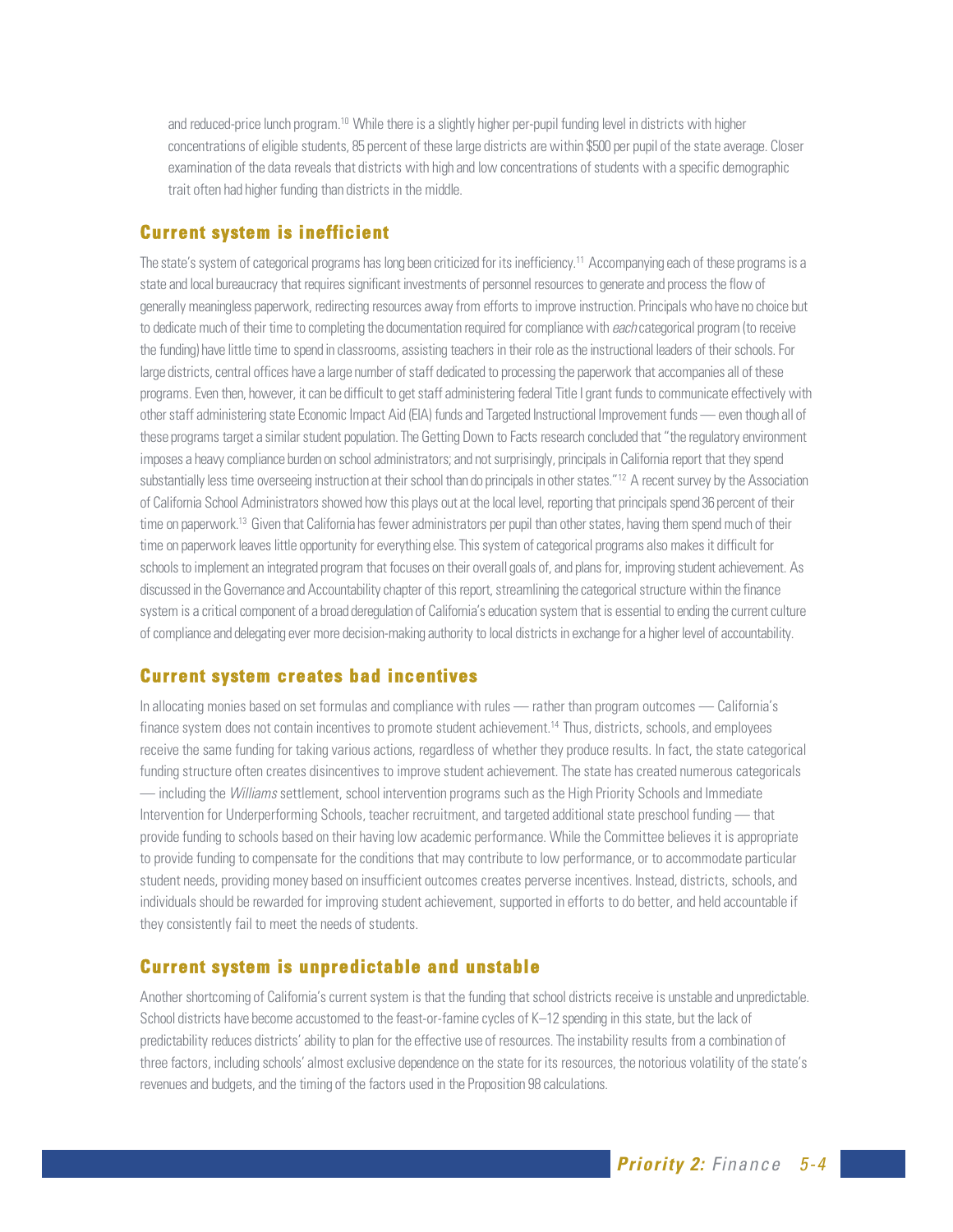- **Schools are dependent on the state for the marginal education dollar.** Following passage of Proposition 13 in 1978, the state has taken on a greater role in financing K–12 education.<sup>15</sup> That larger state role means that schools are more dependent on the state's General Fund. While approximately one-fourth of Proposition 98 funding comes from local property taxes, generally any additional increase in local property tax revenues benefits the overall state budget, and results in a dollar-for-dollar decrease in state General Fund resources going to schools. As a result, with the exception of minor funding sources such as the state lottery and parcel taxes, schools are dependent upon the annual state budget for most of their funding. If the state's overall finances were stable, this dependence would not necessarily be a problem. However, as the next bullet illustrates, California's state finances are far from stable.
- **The state General Fund is volatile.** The Legislative Analyst's Office (LAO) has shown that because California has a highly progressive income tax structure, the state General Fund is dependent on taxes paid by the highest-income earners in the state.16 While the long-term growth of state revenues generated from these high-income earners is relatively high, the annual state revenues that result from this tax structure are highly volatile, because these high-income earners tend to have volatile incomes. Since Proposition 98 funding directly links K–14 education funding to the growth in General Fund revenues, K–12 funding tends to follow the volatility of the General Fund revenues.<sup>17</sup>
- **Timing of the state budget is difficult for schools.** The timing of the annual adoption of the state budget leaves schools little time to develop their budgets, making it difficult for districts to make long-term plans. Proposition 98 budgets often change significantly from the January 10 version to that proposed in the May Revision. These changes may produce billions of additional revenues to schools...or billions less. Then, state budgets are often so late that districts, especially those with year-round schools, have already started their school year before the state adopts its budget for that school year.

|              | Over time, K-14 funding increases to account for growth in K-12 attendance and<br>growth in the economy.                                                                                                                                       |  |
|--------------|------------------------------------------------------------------------------------------------------------------------------------------------------------------------------------------------------------------------------------------------|--|
| $\checkmark$ | There are three formulas ("tests") that determine K-14 funding. Which test depends on<br>how the economy and General Fund revenues grow from year to year.                                                                                     |  |
|              | <b>Test 1 — Share of General Fund.</b> Provides 39 percent of General Fund revenues. This<br>test has not been used since 1988–89.                                                                                                             |  |
|              | <b>Test 2 — Growth in Per Capita Personal Income.</b> Increases prior-year funding by<br>growth in attendance and per capita personal income. Generally, this test is operative in<br>years with normal to strong General Fund revenue growth. |  |
|              | <b>Test 3 — Growth in General Fund Revenues.</b> Increases prior-year funding by growth<br>in attendance and per capita General Fund revenues. Generally, this test is operative<br>when General Fund revenues fall or grow slowly.            |  |
| $\checkmark$ | Legislature can suspend Proposition 98. With a two-thirds vote, the Legislature can<br>suspend the guarantee for one year and provide any level of K-14 funding.                                                                               |  |

#### **LAO Summary of Proposition 98 Basics**

Source: Legislative Analyst's Office (2005) Proposition 98 Primer

**Proposition 98 factors often result in significant midyear adjustments.** The chart "LAO Summary of Proposition 98 Basics" explains the rudimentary elements of the Proposition 98 minimum quarantee calculation.<sup>18</sup> Generally, the Proposition 98 formulas depend on the growth in the state's economy, as measured by the growth in per capita General Fund revenues and the growth in per capita personal income. In the current Proposition 98 calculation process, the state uses data from two different fiscal years to measure these two factors that reflect the growth in the economy. Specifically, in calculating the Proposition 98 formula annually, the state uses *current year* personal income data, but budget year General Fund revenues. At the time when a budget is adopted, the personal income numbers are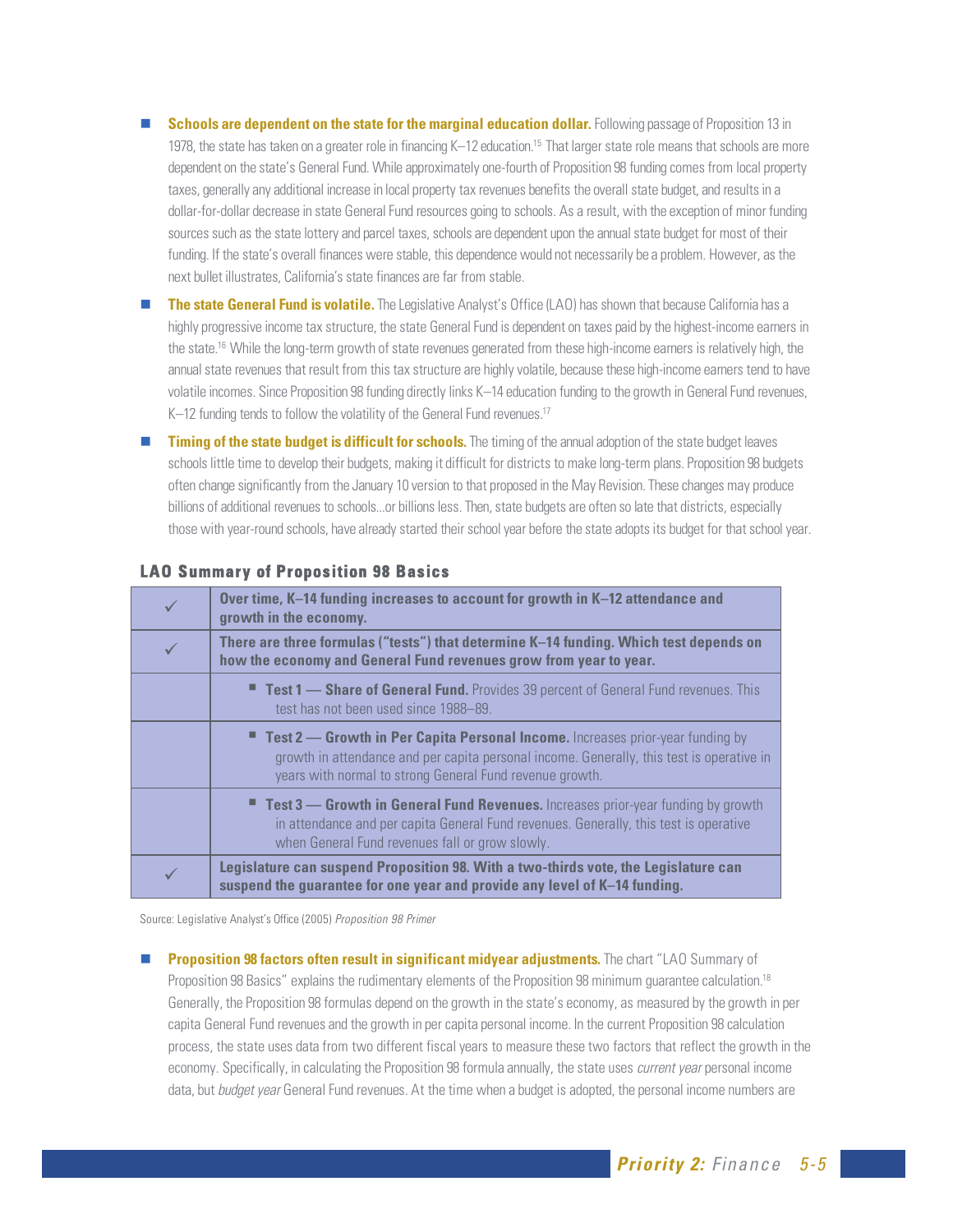clearly determined for the year, whereas the revenue estimates are little more than an educated guess that always proves to be wrong once April tax returns are known — often by \$1 billion or more. Actual revenues are not known until the fiscal year is almost over. In good years, this leads to a "May surprise," requiring large one-time spending to "settle up" the current year and large increases for the budget year. In bad years, the state is often forced to make midyear cuts to lower the Proposition 98 funding level prior to the end of the fiscal year; then, the state often must dramatically cut ongoing funding in the subsequent budget because the Proposition 98 minimum grows little off of the already-reduced base. Thus, the timing of the Proposition 98 factors add unnecessary volatility to the Proposition 98 calculation that could be improved without changing the long-term funding level for schools. An alternative approach is proposed below.

# **Current System Under-Invests in the Most Disadvantaged Students**

#### **Total resource level lower than other states**

There has long been a debate about the relationship between school resources (either in terms of funding levels or staffing levels) and student outcomes.19 And, while intuitively more staff and higher funding levels at a school should result in better outcomes for students, economists have had difficulty proving this relationship. As the Committee discusses later in this section, how funding is spent and the incentives, accountability, and governance of how funding is allocated can be just as important as, or even more important than, the level of funding.

It is empirically clear, however, that California has lower resource levels than other comparable states. The chart "Student-Adult Ratios for Selected States" shows the staffing ratios for California schools compared to other states.<sup>20</sup> California has significantly more students per teacher or administrator. This difference in staffing results from a combination of two factors: lower per-pupil funding levels and higher teacher and administrator salaries.

 **California spends less than other states.** The Getting Down to Facts studies demonstrate that California spends less per pupil than other states. California generates approximately the same level of revenues per pupil as Texas and Florida, approximately \$5,500 per pupil less than New York, and approximately \$630 per pupil less than the remaining states. When adjusting for costs, the large states all spend more than California, including Texas (12 percent more), Florida (18 percent), New York (75 percent), and the rest of the country (30 percent).21

| <b>State</b>     | <b>Students to teachers</b> | <b>Students to school</b><br><b>administrators</b> |
|------------------|-----------------------------|----------------------------------------------------|
| California       | 214                         | 476.2                                              |
| New York         | 13.8                        | 370.4                                              |
| <b>Texas</b>     | 14.9                        | 147.1                                              |
| Florida          | 18.0                        | 370.4                                              |
| All other states | 15.6                        | 303.0                                              |

#### **Student- Adult Ratios for Selected States**

Source: Loeb, Susanna, Jason Grissom and Katherine Strunk (2007) District Dollars: Painting a Picture of Revenues and Expenditures in California's School Districts, Getting Down to Facts, Institute for Research on Education Policy and Practice, Stanford University

 **Cost of college graduates is higher in California.** According to the Public Policy Institute of California (PPIC), California's average teacher salaries are the highest in the nation, based on data from the National Center for Education Statistics.<sup>22</sup> And, administrator salaries are among of the highest. One of the key factors explaining the higher teacher salaries in California is the relatively high cost of salaries for all professions requiring college degrees in the state. PPIC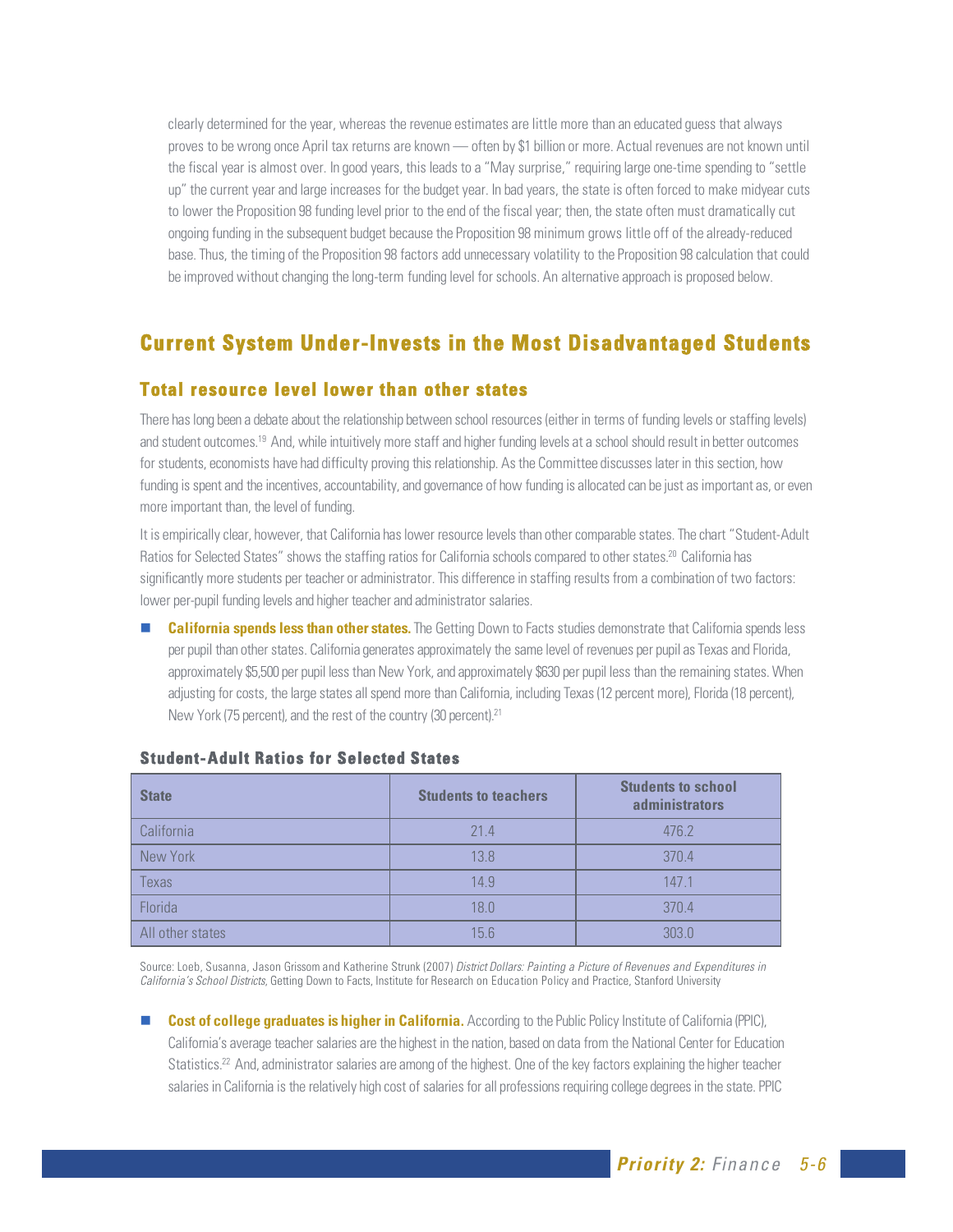suggests that half of the difference between teacher salaries in California and other states is explained by the relative wages of college graduates here compared to other states.

 **Educator salaries in California are higher than labor markets can explain.** PPIC concluded that California teacher salaries are higher than can be explained by the relatively higher salaries in the state. After adjusting for the relative salaries for other college graduates, "... about half of the compensation difference between California and other states is not explained by labor market conditions."

# **Adequacy studies suggest higher funding needs**

The chart "Increased Costs, Above the 2004 Base, Suggested by the Getting Down to Facts Adequacy Studies" shows what each of the adequacy studies that research project estimated as the funding required above the 2004–05 funding level to meet the stated education outcome targets (the desired academic outcomes vary by study).<sup>23</sup> These studies show that the additional cost to meet the state's outcome goals is somewhere between \$1 billion and \$1.5 trillion. The Committee recognizes that the results of this research need to be taken with a grain of salt. Eric Hanushek, senior fellow at the Hoover Institution, articulates the numerous problems with the various approaches used in adequacy studies (see sidebar, "Problems with Adequacy Studies").<sup>24</sup> In addition, the state has made significant investments in K–12 education since the 2004–05 data that was used for the Getting Down to Facts studies: The chart "Cumulative Investment in K–12 Education, Beyond Growth and COLA," below, shows that the state has provided almost \$5 billion, beyond adjusting the base for growth in the number of students and cost of living adjustments (COLA), since that time. So, by the measures of some Getting Down to Facts studies, the current funding level could be considered adequate, while other studies would suggest the need for substantial additional investments. What is clear from these studies and other data is that any additional investment made by the state should be targeted at students with the greatest need, as discussed in detail below.

| <b>Study</b>           | <b>Methodology</b>                    | <b>Cited cost</b><br>(2004-05 Cost) | <b>Remaining cost after recent</b><br><i>investments</i><br>(2007-08 Cost) |
|------------------------|---------------------------------------|-------------------------------------|----------------------------------------------------------------------------|
| Duncombe and<br>Yinger | Cost Study Analysis                   | \$1 billion to \$4 billion          | \$0                                                                        |
| <i>Imazeki</i>         | Cost Study Analysis                   | \$1.7 billion to \$5 billion        | \$0                                                                        |
| Sonstelie              | <b>Modified Professional Judgment</b> | \$17.2 billion                      | \$12.2 billion                                                             |
| Chambers et<br>al.     | <b>Standard Professional Judgment</b> | \$25 billion to \$32 billion        | \$20-\$27 billion                                                          |
| Imazeki                | <b>Production Study Analysis</b>      | \$1.5 trillion                      | \$1.5 trillion                                                             |

#### **Increased Costs, Above the 2004 Base, Suggested by the Getting Down to Facts Adequacy Studies**

Source: See the following Getting Down to Facts Reports - Jon Sonstelie (2007) Aligning School Finance with Academic Standards: A Weighted-Student Formula Based in a Survey of Practitioners; Chambers, Jay, Jesse Levin, and Danielle DeLancey (2007) Efficiency and Adequacy in California School Finance: A Professional Judgment Approach; Duncombe, William and John Yinger (2007) Understanding the Incentives in California's Education Finance System; and Jennifer Imazeki (2007) Assessing the Costs of K–12 Education in California Public Schools, Institute for Research on Education Policy and Practice, Stanford University

In addition to these five adequacy studies, Getting Down to Facts included a study by the American Institutes for Research on schools that "beat the odds" by producing high student achievement in schools serving largely economically disadvantaged students.<sup>25</sup> This study was initially conceived as an adequacy study using the "successful schools" methodology. While the findings from these schools cannot be generalized to determine the cost of moving all schools to an adequate level of education achievement,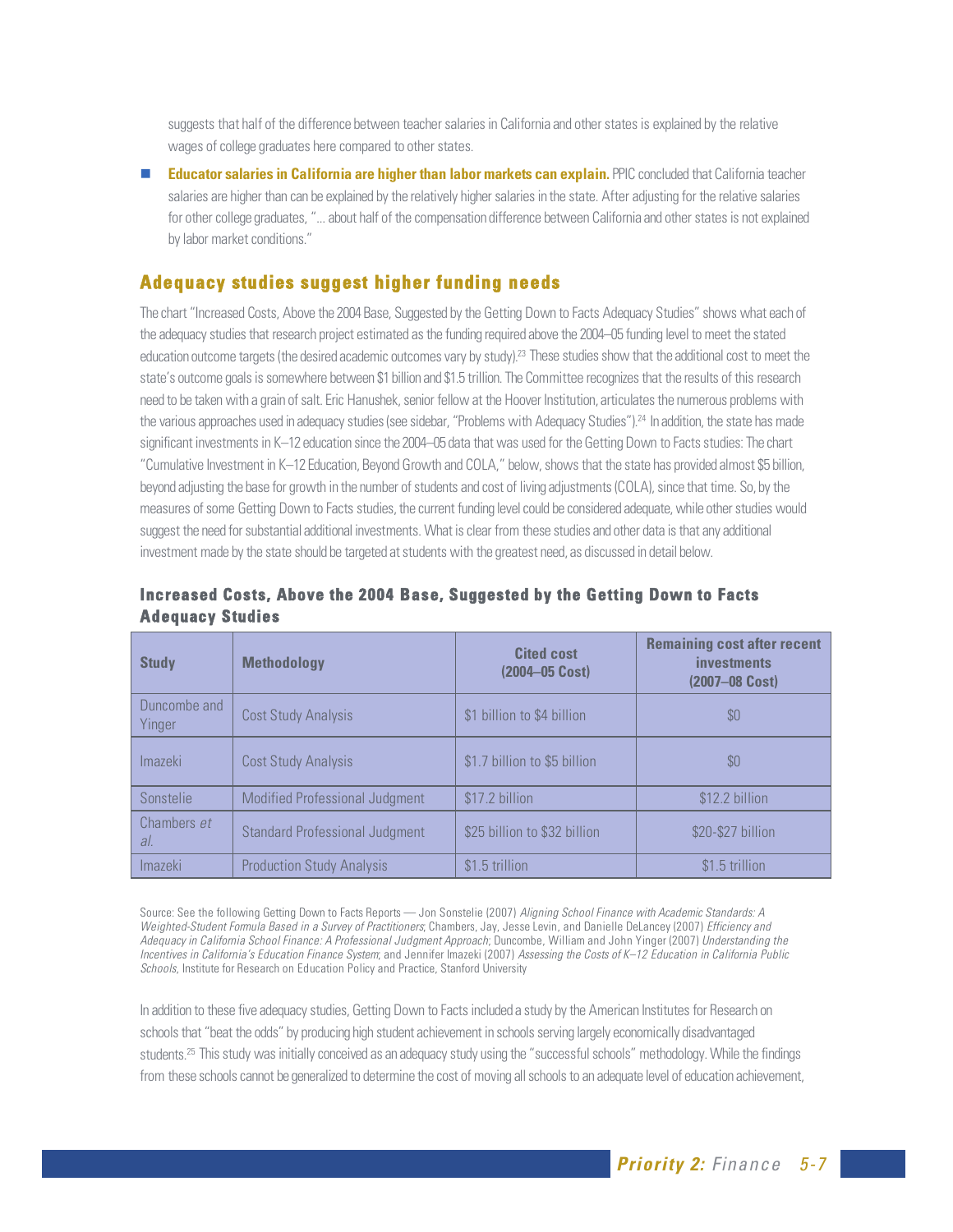the study does make clear that money is not the essential part of the formula for success. The study concludes that "... data reveal no relationship between school resources and academic success" for the schools that were examined against their peers.

#### **Problems With Adequacy Studies**

Getting Down to Facts included several adequacy studies that employed diverse methodologies to provide some insight into the difficult question of the role that funding plays in helping schools meet the student achievement goals the state has set. Although several creative techniques have been developed to provide education cost estimates, none of the adequacy studies can overcome one of the main problems in the application of economics and statistics to education funding: There is little to no consistent, direct, statistical relationship between the level of funding and student outcomes. Therefore, the exercise of estimating the amount of additional spending that would be needed to achieve a specified goal immediately encounters problems.

Based in great part on this lack of a statistical relationship, Hoover Institution Senior Fellow Eric Hanushek, a critic of adequacy studies, asserts that costing-out studies should be interpreted as political documents targeted at the agenda of justifying higher funding for schools, rather than as scientific studies. Hanushek points out that even proponents of adequacy studies acknowledge that these methods have weaknesses. Michael Rebell, of the New York-based Campaign for Fiscal Equity (plaintiffs in the New York state adequacy lawsuit), states, "Although these studies use a variety of complex statistical and analytic techniques, all of them are premised on a number of critical judgments which strongly influence their ultimate outcomes." John Augenblick, another nationally recognized adequacy consultant, states, "The advantages of the [professional judgment] approach are that it reflects the views of actual service providers and its results are easy to understand; the disadvantages are that resource allocation tends to reflect current practice and there is only an assumption, with little evidence, that the provisions of money at the designated level will produce the anticipated outcomes."26

During its review of the Getting Down to Facts reports, the Committee performed a detailed examination of the methodologies of the various adequacy studies and identified concerns similar to those noted by Rebell and Augenblick. In particular, the Committee noted the following:

**Cost and Production Studies.** Getting Down to Facts included two cost study analyses and one production study analysis. Cost and production studies rely on the statistical relationship between the level of funding provided and student outcomes. It appears that this relationship is particularly problematic in California. Generally, the estimates of the cost and the production function approach should generate similar estimates. In the Imazeki study, which used both methodologies, the author herself concluded that the statistic relationship between funding and student outcomes was so unstable that the results should not be considered reliable for answering the question of the additional funding needs for California. The study concluded "the relationship between dollars and student achievement in California is so uncertain that it cannot be used to gauge the potential effect of resources on student outcomes."27 (The much-discussed \$1.5 trillion estimate by Imazeki results from the fact that the almost non-existent relationship led to cost equations with a denominator of nearly zero.)

Duncombe and Yinger were more convinced by the statistical relationship that they found in their cost function analysis. However, their cost study also had shortcomings because it had to rely on the choices that voters faced in their decisions of whether to provide additional funding to schools. Given that in California the only way for local voters to increase funding for their schools is through a local parcel tax passed by a supermajority (two-third) vote, most finance experts in California believe that the parcel tax plays almost no role in California's finance system — thus calling into question the methodology that they used.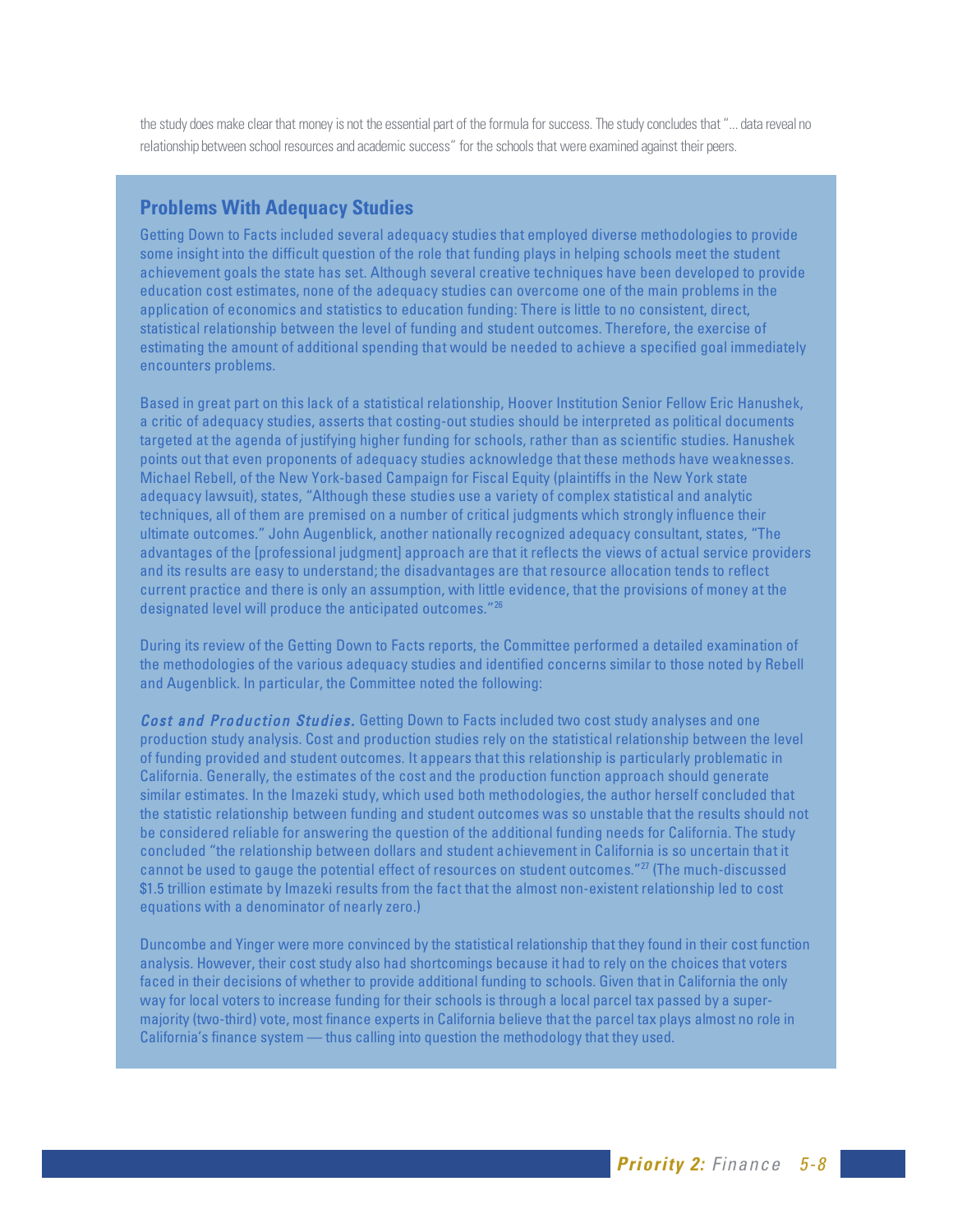Professional Judgment Studies. The main criticism specific to professional judgment studies is that an "anchoring bias" inherently exists that (1) ties the funding needed to the current inefficiencies in the system, and (2) does not allow participants to make more meaningful reforms to improve the efficiencies of schools as part of the reform. Although several of the Getting Down to Facts studies make clear that the current system is inefficient, the professional judgment studies at least implicitly ask educators to determine how much more money is needed to improve student achievement using current inefficient mechanisms. The approach focuses basically on asking what additional inputs the system needs. It does not allow the panelist to make any changes to the culture of low expectations that may exist. It does not allow for the development of a continuous improvement model within schools or districts. It does not allow for any flexibility in how teachers are compensated, nor for the deregulation of the bureaucratic structure of the state, nor changes in the governance structures of the state. Thus, as one example, if an educator is asked how much more staff development would provide x points in improved achievement, and he believes staff development as currently offered has limited impact, then the additional investment in the perceived poor quality professional development will be inflated above the estimate that would reflect an improved professional development delivery system.

Critics also cite a related bias that may exist in the professional judgment studies. By including mostly, or exclusively, educators on the panels may inherently "defend" the performance of other educators by suggesting through their decisions that the fault of the current system is the lack of sufficient resources, and not the effectiveness of any of the people involved in using those resources. Again, this is a more likely reaction, since panelists cannot make other reforms to the system.

Finally, all of these models are unrealistic in that they assume that the price of the inputs would not change if the state made additional investments. For example, if the state were to invest an additional \$2 billion, panelists considering whether to hire additional teachers in the exercise assume that compensation for all existing and any new teachers would remain the same; however, past experience demonstrates that when California has increased funding for schools substantially, a large portion of the additional investment was used to increase teacher salaries.



#### Cumulative Investment in K-12 Education, Beyond Growth and COLA

Source: Staff analysis using data from LAO and the Department of Finance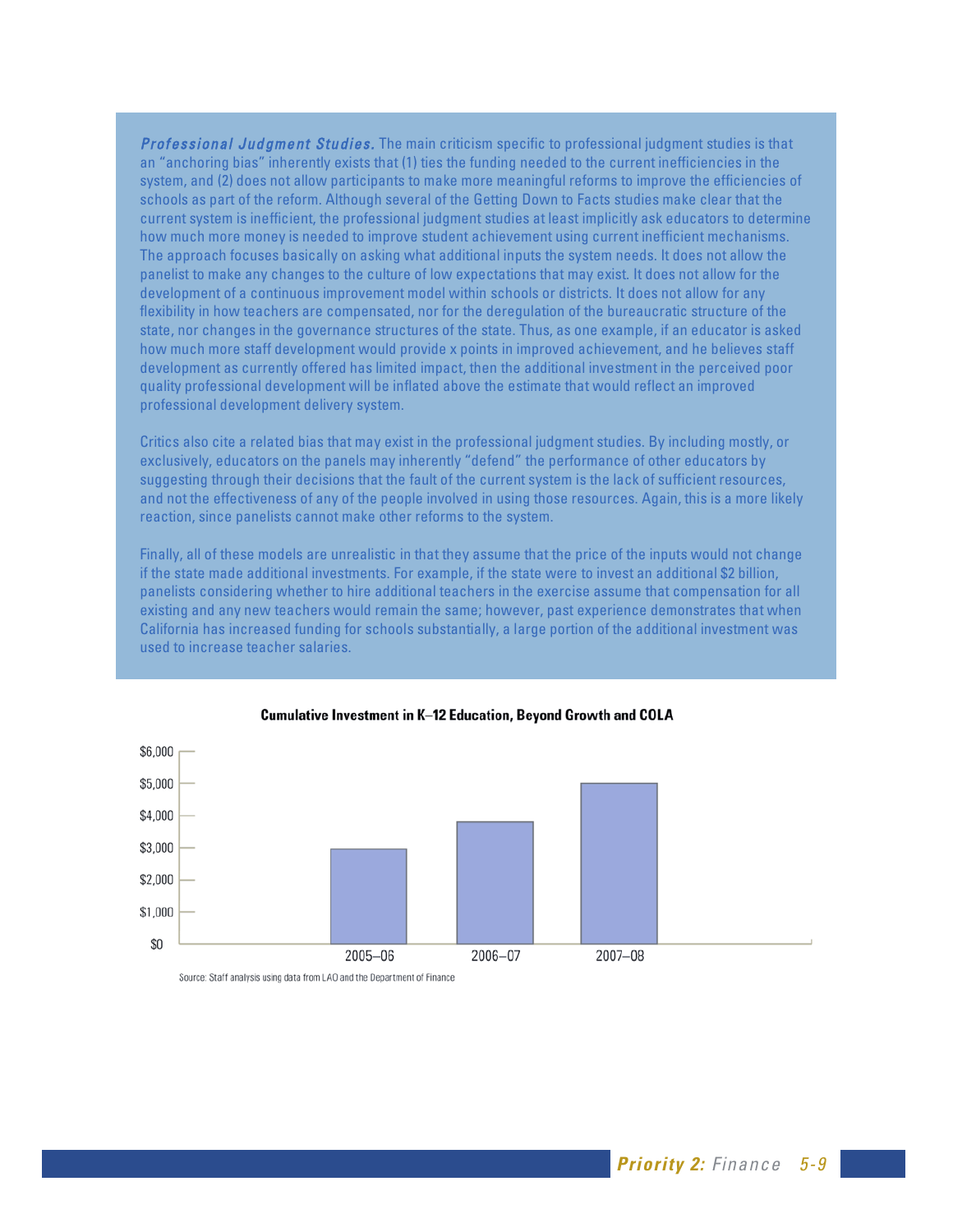# **Targeting students and schools with the greatest needs**

Multiple sources suggest that any additional investments should be targeted to educate students with greater needs (students who are economically disadvantaged or are English learners). These sources include the adequacy studies, data from LAO, various national policy think tanks, and data on what other key states provide schools to educate students with economic or language disadvantages. The Committee reviewed these various sources before determining its recommendation for funding goals for disadvantaged students.

#### **Adequacy studies suggest higher funding for disadvantaged students**

The aggregate cost implications of the various Getting Down to Facts adequacy studies have been provided above. While there is wide variance in the additional costs estimated among these various studies, the one thing that is consistent across these studies is their findings that the additional funding needed to help schools meet state standards would largely need to be focused at students with the greatest needs. Relevant findings from each of these studies are examined below.

- **Sonstelie.**<sup>28</sup> Educators who participated in Sonstelie's professional judgment review found that increased student poverty strongly hinders school performance, and they predict that resource increases would have only modest positive effects on student achievement. Specifically, the study found that an increase in a school's budget of \$1,000 per pupil would result in a predicted 13-point increase in that school's API score. Because districts with high proportions of economically disadvantaged students often have lower API scores to begin with, their resource needs are likely to be higher. At the Committee's request, the author calculated the additional funding needed to educate economically disadvantaged students using two different measures of economic disadvantage. If a narrow definition were used — that is, students living in poverty (approximately 18 percent of students) —an economically disadvantaged student would require approximately 80 percent higher funding per pupil. If a broader definition of economically disadvantaged were used — elig bility for a free or reduced-price lunch (approximately half of students) —an economically disadvantaged student would require about 35 percent higher funding per pupil. In the aggregate, this study suggested that a cost increase of 40 percent would be needed for roughly half of all schools to meet the state's goal of an API of 800. For schools serving a high proportion of disadvantaged students, the maximum budget available in the simulation would result in the school still being forecasted to achieve below the state's target. Thus, this study suggested that even with a 40 percent increase in funding, many schools would not reach the state's achievement target. "The bulk of these additional costs are due to resources needed to boost achievement in schools primarily serving students from low-income families."
- **Chambers et al.**<sup>29</sup> This study created a complex index of need and scale (size of district). The need/scale index was a composite measure incorporating the percentage of students eligible for a free or reduced-price lunch, percentage of English learner students, and percentage of special education students. For very small districts (fewer than 1,000 students), districts with the highest need were estimated to require 84 percent higher funding than the lower-need districts to meet the same student outcome targets. For larger districts (more than 10,000 students), the highest-need districts would require 45 percent more funding than lower-need districts. The expert panels suggested that schools serving a higher percentage of low-income students would need smaller classes and more support staff to meet achievement targets.
- **Imazeki.**<sup>30</sup> While the Getting Down to Facts project management raised concerns with the stability of the overall cost findings in this particular study, the study reached similar conclusions on the need to make additional investments to assist students with the greatest needs. This study found that the current variation in per-pupil spending among California school districts is not strongly connected to variations in the cost of achieving a quality education. The lack of a relationship between costs and outcomes made it difficult to predict the additional funding needed to produce a quality education in every school. Despite these problems, the study found that students in poverty needed 30 percent more than an "average" student, Spanish-speaking English learners needed 8 percent more funding, and English learners whose primary language was something other than Spanish needed 24 percent more funding to meet the same outcome targets.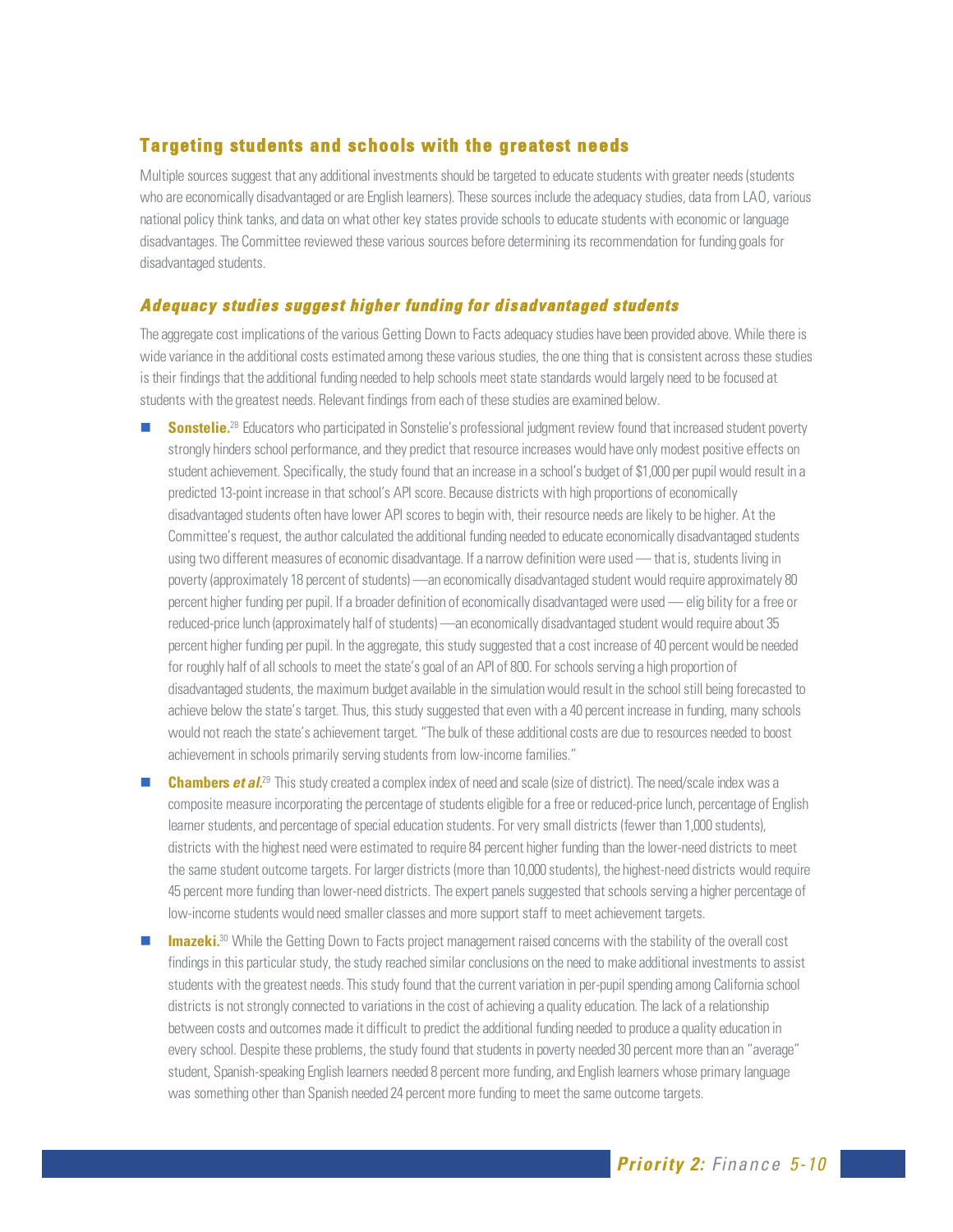**Duncombe and Yinger.**<sup>31</sup> This study focused primarily on the inefficiency in California's current finance system and was highly critical of the current categorical finance system. This study did not specifically address the additional needs of economically disadvantaged students or English learners, and instead focused on the additional needs of districts that are currently achieving below the state's academic target. It concluded that relatively small efficiency improvements could help most districts meet the state's API target. Since this study focused on the additional costs to the state to help all districts meet California's API target of 800 points, it found that the state would not need to make any additional investment (and could actually reduce funding) in districts with API scores above 800. By contrast, districts with API scores significantly below the statewide target would need significant additional investments to meet the state's API targets. Since districts with higher proportions of economically disadvantaged students and English learners often correlate with those that have lower API scores, these districts would have higher funding needs than districts with more affluent students and few English learners. The study does provide a cautionary note that, based on research on efficiency in New York, increases in funding may actually lead to decreases in school district efficiency and not increases.

#### **L AO suggests higher funding needs for disadvantaged students**

In 2006, the LAO analyzed California's current investment in economically disadvantaged students and English learners as part of the Legislature's and administration's discussions about overhauling the Economic Impact Aid (EIA) formula.<sup>32</sup> The LAO found that California invested significantly less funding in its economically disadvantaged students and English learners than other states invest. It calculated an implicit weight for California's current investment in programs that either directly target these populations — as do the EIA formulas — or indirectly target these types of schools — as do remedial summer school and High Priority Grants. The LAO determined that an implicit weight for "core" programs targeting this population would be approximately 1.09, that is, nine percent more funding than received by a typical student. Using a broader measure that included related programs, the implicit weight was estimated at 1.14, or 14 percent more than a typical student. The LAO found that other states that have adopted weighted pupil funding formulas have weights ranging from 1 2 to 1.8 (20 to 80 percent more than a base student) for these targeted populations.

#### **Center on Budget and Policy Priorities notes California's investments for economically disadvantaged students trail other states**

Funding that other states provide for disadvantaged students varies significantly, and given the nuances of each state's finance system, it is difficult to make accurate comparisons across states on their relative investment in economically disadvantaged students. Using 2001–02 data, the Center on Budget and Policy Priorities estimated the implicit weight of funding provided in each state for programs that specifically target funding to economically disadvantaged students; the Center used a very narrow definition of "targeted funding" in its calculations.<sup>33</sup> The chart "Implicit Weights of States' Investments in Low-Income Students" shows the implicit weights for the larger urban states for students living in poverty. Using this measure of funding for poor students, California is significantly behind other large states and the nation. These data can only be considered loosely illustrative because the associated nuances are significant. For example, the only program identified in this study for California was EIA — yet, despite its title, 75 to 80 percent of the funding is used exclusively for English learners, rather than economically disadvantaged students. At the same time, funding for the Targeted Instructional Improvement Grant was not included in this analysis, although that funding source is used largely to address the needs of economically disadvantaged students. Other states may have similar anomalies that make these data less accurate; moreover, significant additional investments in economically disadvantaged students have been made in recent years that likely would not be reflected in this study. Criticism aside, this study provides one more reference point regarding California's under-investment. This study shows that, with the exception of Florida, all states make a significant additional investment in their poor students — and Florida's approach may be related to the high level of additional funding provided for its English learners.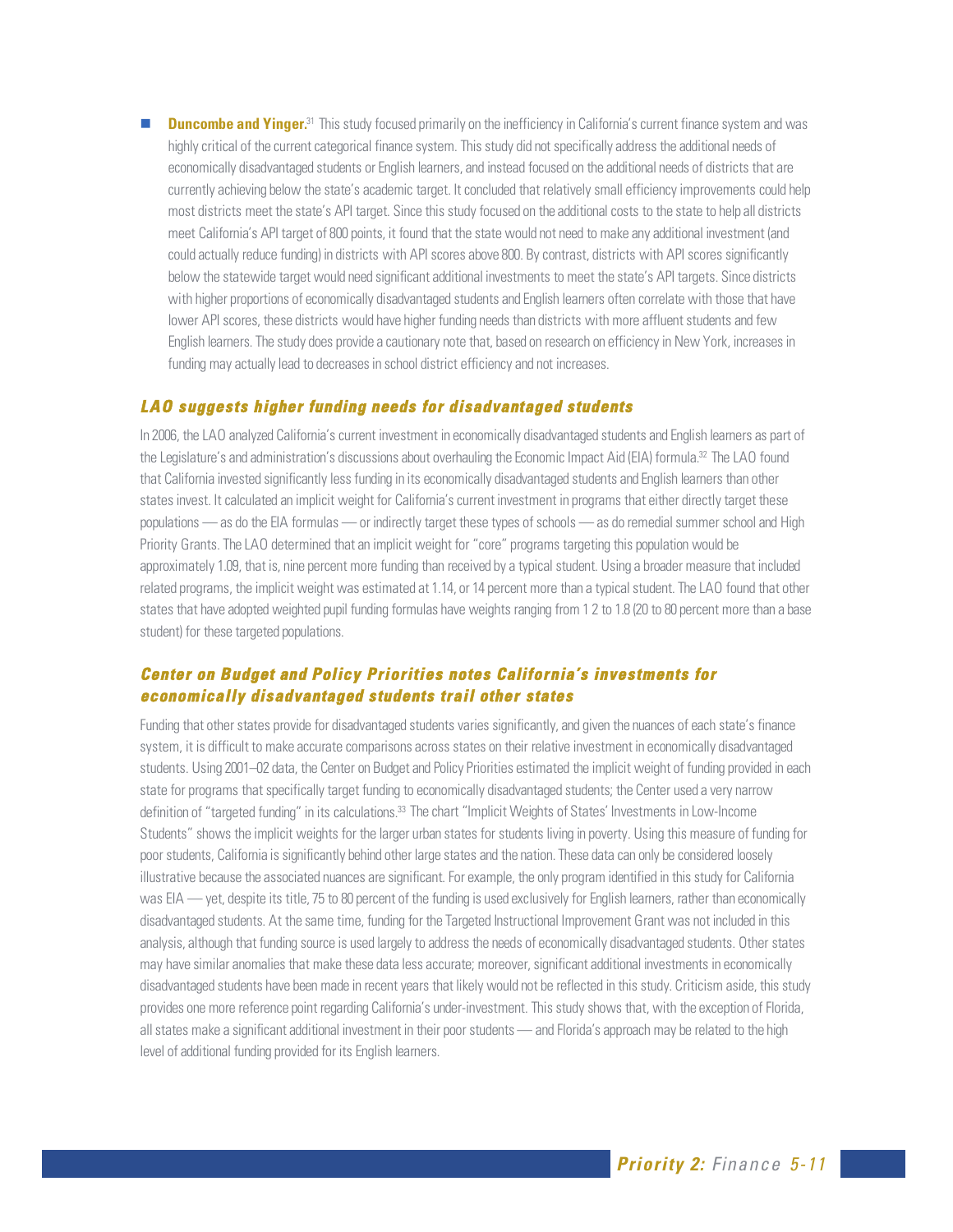#### **Implicit Weights of States' Investments in Low-Income Students (2001–02)**

| <b>State</b>    | <b>Percent higher</b><br>funding for students<br>in poverty |
|-----------------|-------------------------------------------------------------|
| Texas           | 27.7                                                        |
| New York        | 19.6                                                        |
| Florida         | 0 <sub>0</sub>                                              |
| <b>Illinois</b> | 22.3                                                        |
| Michigan        | 20.3                                                        |
| California      | 5 <sub>5</sub>                                              |
| U.S. Average    | 17 <sub>2</sub>                                             |

Source: Center on Budget and Policy Priorities

#### **The Education Trust and National Center for Education Statistics — Cost of Education Index**

The Education Trust has developed a series of publications on the gap between the school resources available to low-income and minority students and more affluent students.<sup>34</sup> In these studies, the researchers made adjustments to reflect that in serving low-income students (students with income below the federal poverty line),"districts need to provide additional educational services to help those students overcome the range of problems often experienced by children in poverty." From its review, the Education Trust determined a 40 percent cost adjustment to be appropriate for students in poverty; it referenced the development of such cost adjustments to recent NCES reports, U.S. Department of Education, and U.S. General Accounting Office reports.

#### **Standard & Poor's**

Standard & Poor's has developed a system to measure the relative efficiency of school districts across the country. <sup>35</sup> To calculate a district's efficiency, Standard & Poor's investigated the relationship between a district's spending and its student outcomes to determine the level of achievement that a district is able to attain for a given level of investment. Standard & Poor's realized that an adjustment was needed to reflect the type of students the district was educating. Since a district's demographics strongly influence its student outcomes, looking at unadjusted data would have resulted in "findings" that districts serving financially well-off English-speaking students were efficient (i.e., attained high outcomes for funds invested) and that those districts serving economically disadvantaged and English learners were inefficient (i.e., attained low outcomes for funds invested). But clearly, this is not the case. Instead, Standard & Poor's recognized the need to adjust the spending level of a district to reflect the costs it faced. First, spending levels were adjusted for regional cost differences. Then, adjustments were made for the type of students districts served, to allow for the efficiency of a district to be measured. After making those adjustments, these studies were able to determine which districts are more efficient in serving their students. To support this efficiency measurement, Standard & Poor's developed cost adjustments for economically disadvantaged and English learner students, using elig bility for the free and reduced-price lunch program as their measure of economically disadvantaged. The firm suggested that educating a student eligible for a free or reduced-price lunch requires 35 percent more funding, or a weight of 1.35. This would imply a weight of 1.7, or 70 percent higher funding, if they had used students in poverty as their measure of economically disadvantaged. (See section entitled "What Measure of Economic Disadvantage?" below, for discussion of the differences between poverty, free and reduced-price lunch eligibility, and other measures of economic disadvantage.) Standard & Poor's used a weight of 1.2, or 20 percent higher funding, for English learners.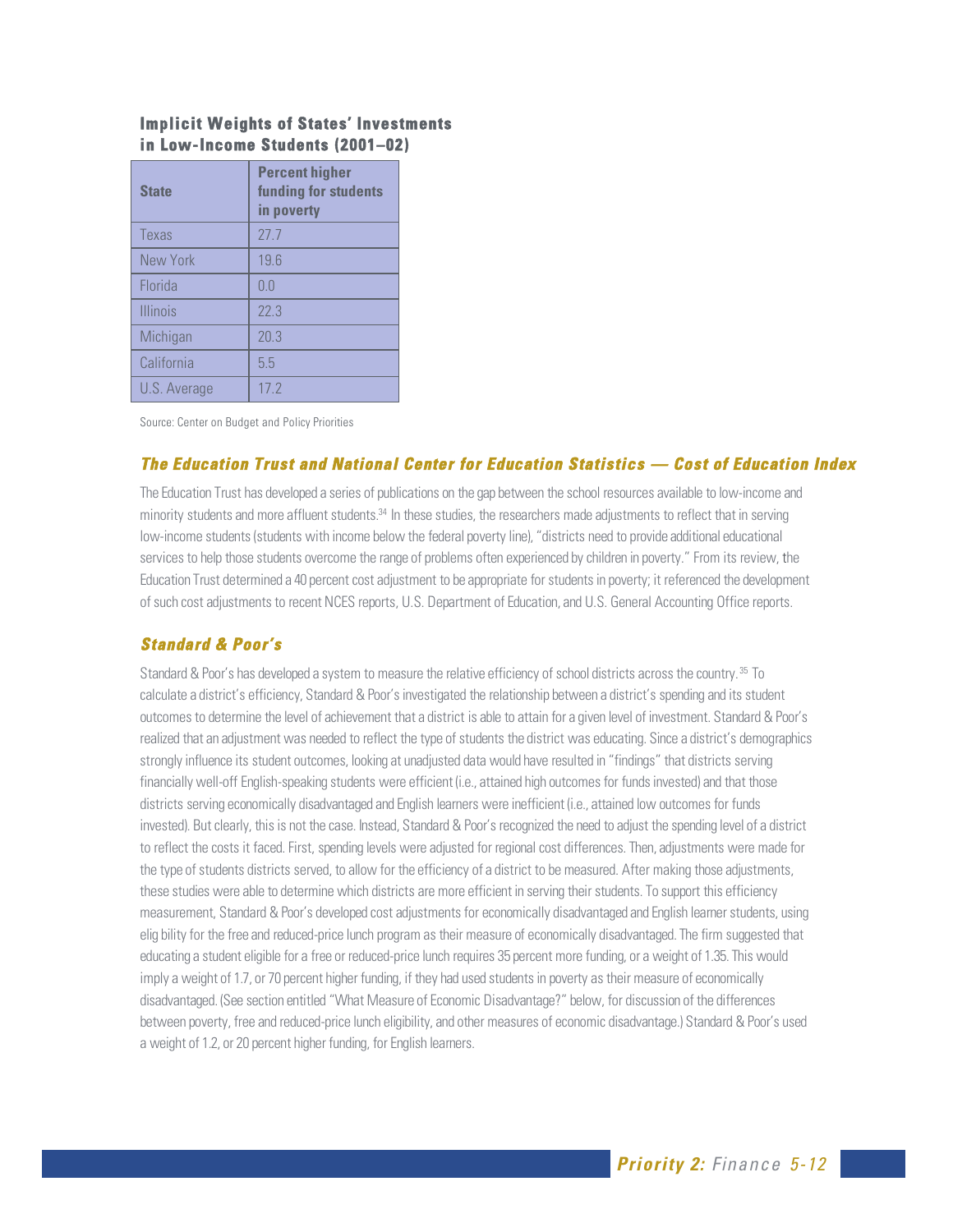# **Analysis of investment levels of key states**

The Committee conducted its own detailed examination of a few key states' finance systems to better understand the range of investments in economically disadvantaged students that are made across the nation.

#### **New York state overhauls finance system in reaction to the courts**

New York has just initiated a new foundation aid plan that collapses 30 categorical programs into a simple unrestricted grant.<sup>36</sup> This new formula was in part the state's response to recent adequacy litigation. For 2007–08, the formula is as follows:

> District Foundation Aid Per Pupil = Foundation (or Base) Cost \* Pupil Need Index \* Regional Cost Index - Expected Local Contribution.

The foundation level establishes the cost of educating a student without additional need in the average cost area of the state. For 2007–08, this amount is \$5,661 per pupil. This amount is then multiplied by a need index and a regional cost index. Although the pupil need index is complicated, it translates into significant additional resources for economically disadvantaged students. New York's formula uses a weighted combination of data on students in poverty and the percentage of students eligible for a free or reduced-price lunch, thereby reducing the reliance on one data set. Holding all other factors constant to make it comparable to other implicit weights discussed in this section, New York's weight would be roughly 100 percent more for a student eligible for a free or reduced-price lunch or 200 percent more for a student living in poverty. This additional funding would be even higher in the high-cost areas of the state, because they would be multiplied by the regional cost index. For example, in New York City, these additional funds would be multiplied by an additional factor of 1.425. In addition, at the local level, districts may choose to assess higher local taxes and augment the funding they derive through the state's funding system.

#### **Massachusetts makes significant investment in disadvantaged students**

Massachusetts does not have a formula-based system but instead, in each district, provides a specific additional dollar amount for each pupil eligible for a free or reduced-price lunch.<sup>37</sup> For fiscal year 2008, the additional funding per pupil is \$2,988 per pupil for grades 1–8 and \$2,416 for grades 9–12. The average school budget in Massachusetts (inclusive of these funds) is \$8,425 per pupil. Converting Massachusetts' additional investment in economically disadvantaged students into a weighted formula adjustment, that state provides roughly an additional 37 percent funding for each student eligible for a free or reduced-price lunch. Conversion of this level of additional investment to target only students in poverty, for analytical and comparative purposes, would translate into an additional 70 percent for each student living in poverty. As with New York, local districts in Massachusetts have the option of assessing higher local taxes to augment the state-formula funding.

#### **Florida targets only English learners and special education students**

Florida has developed a relatively straightforward funding system that provides differential funding levels depending on grade level, special education status, and language status.<sup>38</sup> Almost all of the state's funding is distributed through this funding formula, although a small number of additional "add-on" programs also receive targeted funding. A student in grades 4–8 establishes the base for Florida's formulas, with the early grades and high schools receiving higher funding levels than that base. Florida's funding formulas do not provide additional funding to districts serving economically disadvantaged students, per se. However, the formula does provide an additional 27.5 percent for English learner students.

#### **Oregon uses a weighted pupil system**

Most of the K–12 funding in Oregon is distr buted using a weighted student formula.<sup>39</sup> In the 1990s, Oregon's Legislature changed its school finance policy by creating a new measure of financial "equity" for school districts. In the process, most of the finance system was transformed into a weighted pupil funding system that distributed funding to school districts based on the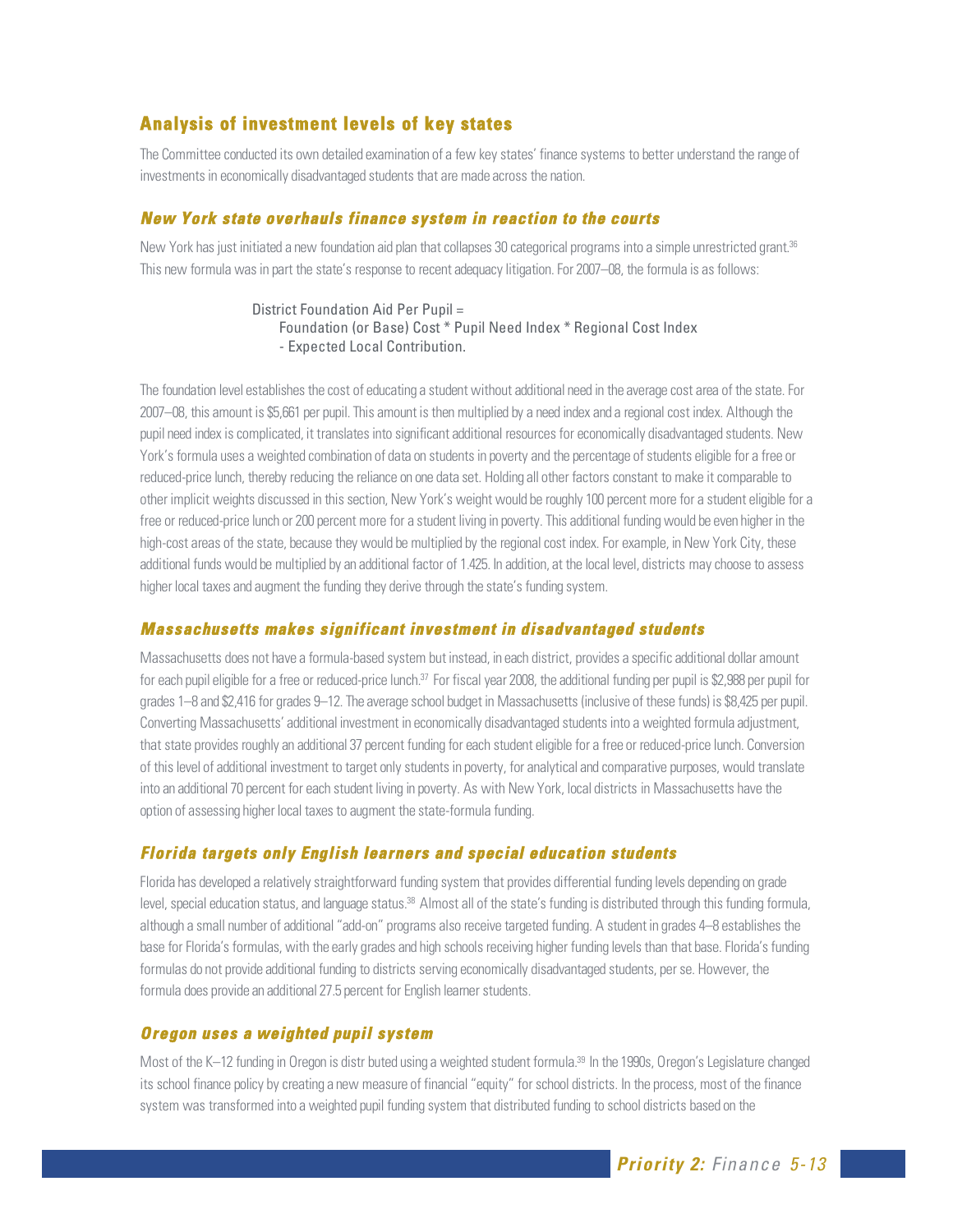characteristics of the students in those districts. Those characteristics included grade level, special education participation, English learner, poverty, neglected and delinquent, pregnant and parenting, and participation in the foster home system. Some additional funding beyond this weighted pupil funding continues to be provided, primarily for transportation, facilities, and highcost special education students. The state provides districts an additional 25 percent for students living in poverty and an additional 50 percent for English learners. Conversations with the architects of the Oregon system suggested that the decisions on the weights was largely political and that several years into the new system, they thought that they would like to increase the weight for economically disadvantaged students and decrease the weight on English learners, but that such an adjustment has been politically difficult to pursue.

#### **Higher funding for disadvantaged students compared to what base?**

Throughout this section, research and descriptions of other states' finance systems reference various levels of additional spending for economically disadvantaged students and /or English learners. It is difficult to compare the relative levels of additional funding because they often are applied to very different bases and include or exclude funding provided by the federal government in the resources for these disadvantaged populations. For example, the adequacy studies and the research by Standard & Poor's and Ed Trust concentrated on total operational funding and, as such, should include federal funding, such as federal Title I resources, in their calculations. These studies also used a broad definition of funding to determine the base funding (basically all of the funding state, federal, and local — that is not targeted). By contrast, information from the Center on Budget and Policy Priorities, the LAO, and specific states focused on the state-specific finance systems and did not include federal funds in the calculation, so they may apply the percentage augmentation for disadvantaged students to a base that is more narrowly defined. An additional complicating factor is the role that local revenue has in a state's finance system. Some states allow districts to collect additional local revenue beyond the funding generated by the state's funding formulas; in these states, those districts that receive less state-formula funding because they have few economically disadvantaged students would still be able to generate additional funding by increasing local revenues, skewing the relationship of aggregate funding for "average" students versus disadvantaged students. The combination of these factors makes it very difficult to directly compare any of these numbers among different states; rather, these data can provide some range over which to consider funding for disadvantaged students.

# **Creating a Rational Finance System**

The Committee took a broad approach to addressing the complexities of California's current education finance system, including investigating the state's current expenditure and revenue systems. The Committee initially examined the efficiency of the state's current categorical structure for distributing and managing expenditures, in accordance with priorities set by the state, and found it lacking based on multiple criteria, as discussed in detail above, including that the current system is unnecessarily complex, inequitable, inefficient, unstable and unpredictable, and inadequate especially for disadvantaged students, and that it creates poor incentives. The Committee also determined that the failings of the current finance system have significant ramifications extending beyond the arena of finance, especially on the governance system. The Committee concluded that the current finance system must be dramatically overhauled to address as many of these shortcomings as poss ble over time.

After proposing a comprehensive overhaul of the existing finance system, the Committee makes several other recommendations to improve the incentives of the funding system, improve the stability of Proposition 98, address some of the finance issues of special education, and accommodate post-retirement health benefits, among other issues. Although the Committee's recommendations would require substantial new investments, based on the most recently available economic projections the Committee anticipates that a significant portion of the proposed additional investments needed to support the recommendations can be achieved within the money that Proposition 98 will dedicate to K–12 education as it moves into Test 1 in the near future.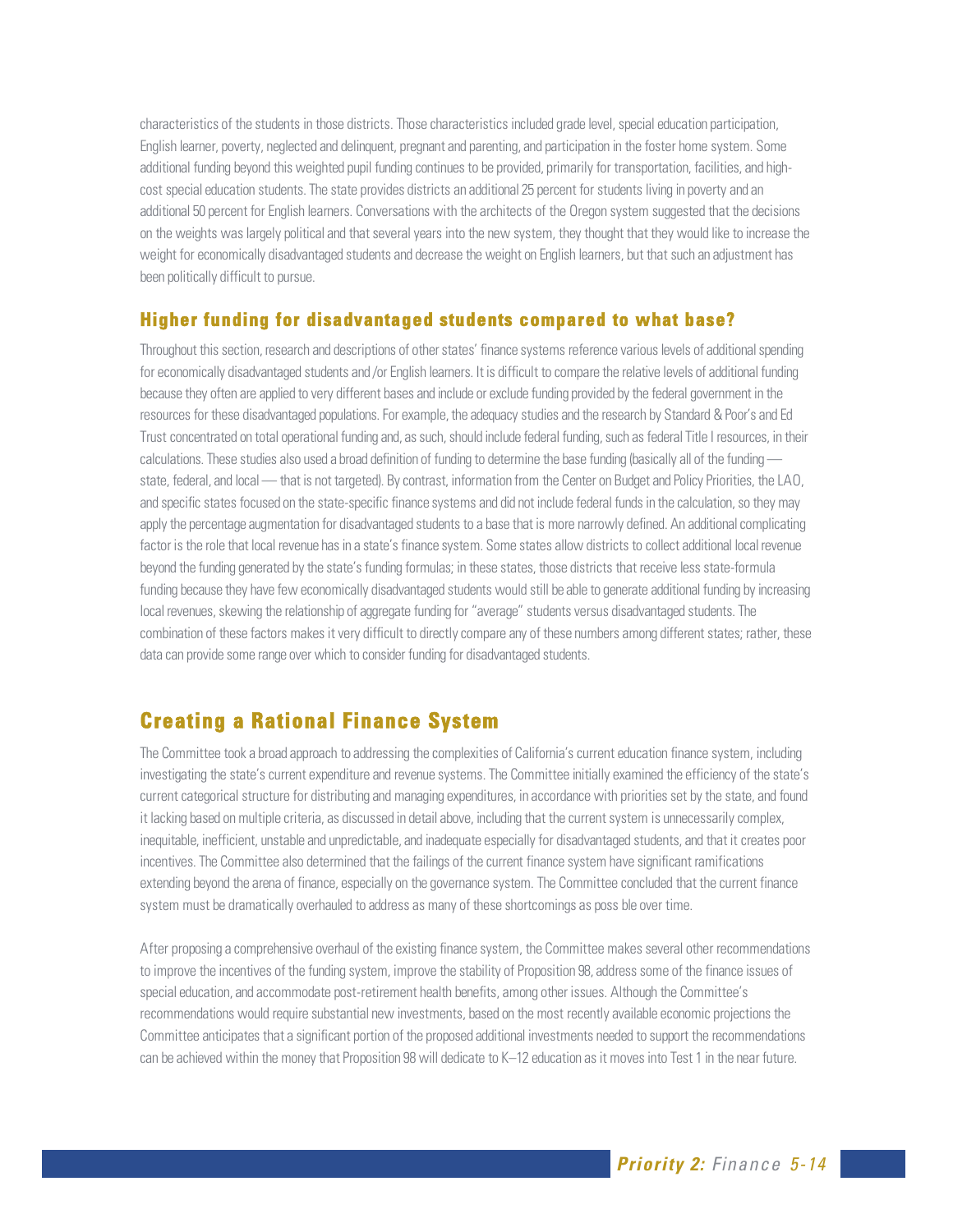#### **A New Finance System: The Committee's Vision**

The proposed new funding system will provide a base funding level per pupil that depends on the grade level of the student. Funding for economically disadvantaged students and English learners will be consolidated into a targeted grant for each student, while special education funding will be addressed separately. In the short term, districts will be held harmless, ensuring that they receive at least as much as they do under the current system. Over time, the state will make additional investments to equalize the funding levels across districts and to make the necessary additional investment in the targeted-student grants.

The new funding base would consolidate the existing general purpose funding — some 10 different funding streams that make up the current revenue limit system — into a per-pupil base grant that is differentiated primarily by the grade level of students. Transitioning to funding schools by grade span will go a long way to addressing another problem of the current system — the inequities that have developed over time between districts of different sizes and types. Also consolidated into this new base will be funding from categorical programs that are currently provided to districts in a non-targeted way — categoricals that do not address the needs of special education students, economically disadvantaged students, or English learners, either directly or indirectly.

The state would determine the additional funding needs of economically disadvantaged students and English learners and provide additional funding to support those needs (the Committee recommends initial augmentation targets that are appropriate for initial implementation). The state also would develop an ongoing process to regularly update the funding formulas for these targeted pupils, to ensure that they are current and appropriate.

To improve the political viability of this plan, the Committee recommends holding districts harmless during the transition to the new funding structure, to ensure that districts are at least as well-off under the new system as they are under the current funding system. Since the state would make significant additional investments in students with additional needs, these initial hold-harmless protections are unlikely to have much of a fiscal impact in the long term.

# **Recommendation 2.1: Transition to a Student-Centered Funding System**

The Committee recommends reforming the finance system to (1) ensure that resources reflect the education needs of each individual student and more effectively follow the student who generates them; (2) promote an equitable distribution of base resources in a clear and transparent system; (3) make strategic investments over time to target additional resources to students with the greatest needs; and (4) support local control, thereby allowing districts to develop integrated approaches to helping all children. The Committee recommends accomplishing these objectives by consolidating general purpose funding, transitioning categorical funding to a student-centered funding model, and addressing inequities through targeted investments in the students with the greatest needs over time.

#### **2.1.1: Establish a new base funding level for every student**

The Committee recommends that the state establish a new base funding level for the "average student" to serve as the underpinning of the new K–12 finance system. This base funding level should correlate to a determination by state policymakers of the level of resources needed to support the attainment of state education goals by a student who does not experience exceptional learning challenges (i.e., a student who is not economically disadvantaged or in need of special education, or for whom English is his native language). At initial implementation, the new base funding level for students would derive from the current level of general purpose funding, combined with funding consolidated from selected other existing sources (discussed below).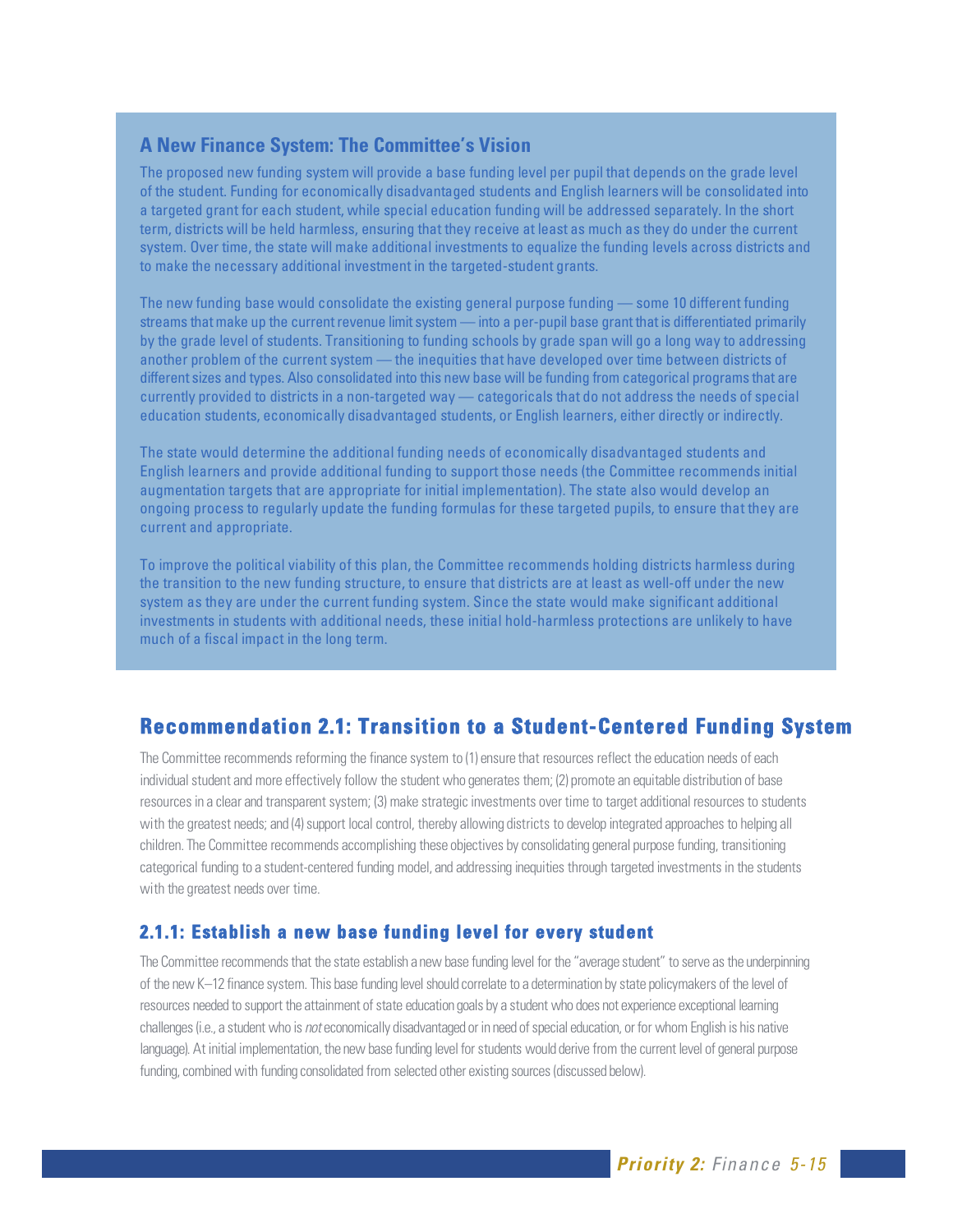# **2.1.2: Consolidate revenue limits and revenue limit add-ons into new funding base**

General purpose funds for school districts usually consist of a combination of local property tax revenues and state funds, which together meet the funding requirements of each district's base revenue limits. Each district has its own base revenue limit that reflects historical factors related to the respective local finance system in place prior to the passage of Proposition 13 in 1978, combined with equalization efforts that have occurred since that time. While substantial progress has been made to equalize this funding source, there is still some level of inequity at the margins, especially for some high-revenue districts. The Committee recommends streamlining this primary revenue source for school districts to improve the efficiency, transparency, and equity of the base funding level across districts. The first step to develop the new base is to consolidate a set of revenue limit add-ons with the base revenue limits. Revenue limit add-ons often are based on funds provided to districts for actions the district took in the past but for which the relevance has since been lost. For example, some districts receive add-on funding today if it cost them more to raise their minimum teacher salaries in 1983, or if they opened a continuation high school after the passage of Proposition 13. Another addon, Meals for Needy Pupils, provides higher general purpose funding to districts that had a local property tax prior to Proposition 13 for its school meal program (irrespective of whether any of the funding is used for its current meal program). The chart "Major Elements of the District Revenue Limit Formula" provides a brief description of each component of the revenue limit. LAO provides details on each of these elements.40 The chart "General Purpose Funds, Large Unified School Districts" displays the inequities in these programs across districts. Each of these programs provides additional general purpose funds to school districts for some historical reason.

| <b>Program</b>                                                 | <b>Description</b>                                                                                                                                                                      | <b>Total cost</b> |
|----------------------------------------------------------------|-----------------------------------------------------------------------------------------------------------------------------------------------------------------------------------------|-------------------|
| Base revenue limit                                             | Pays for the basic costs of educating a student.                                                                                                                                        | $$27,753.4^a$     |
| Necessary small schools                                        | Subsidizes very small schools, usually in small districts.                                                                                                                              | 109.7             |
| <b>Excess taxes</b><br>(Non-Proposition 98)                    | Property tax revenues in excess of the amount needed to<br>fund a district's revenue limit entitlement. These districts<br>receive only basic aid and categorical funds from the state. | 201.4             |
| <b>Meals for Needy Pupils</b>                                  | Funding in lieu of property tax revenues that were<br>approved by voters prior to Proposition 13.                                                                                       | 126.8             |
| SB 813 incentive programs                                      | Funding to increase the length of the school day and year<br>and to increase minimum teacher salaries. Enacted in 1983.                                                                 | 1,231.7           |
| Minimum teacher salary<br>incentive                            | Funding to increase minimum teacher salaries. Enacted in<br>1999 and 2000.                                                                                                              | 87.1              |
| Interdistrict attendance                                       | Funding for an interdistrict attendance program affecting<br>two districts.                                                                                                             | 0.5               |
| Continuation schools                                           | Funding for continuation high schools if the school was<br>opened after the passage of Proposition 13.                                                                                  | 34.4              |
| Unemployment insurance (UI)                                    | Reimbursement for district UI costs in excess of the<br>district's 1975-76 UI costs.                                                                                                    | 212.2             |
| <b>Public Employees' Retirement</b><br>System (PERS) reduction | Reduces district funding based on the difference between<br>the current district contribution for PERS employees and a<br>specified base amount.                                        | $-10.3$           |
| <b>Total</b>                                                   |                                                                                                                                                                                         | \$29,715.7        |

# **Major Elements of the District Revenue Limit Formula**

#### **20 04–05 (In millions)**

a. Amount includes deferrals in payments to districts, and proposed equalization funding. Excludes revenue limit funds resulting from the budget's proposal to merge 22 categorical programs and the charter school block grant into revenue limits. Source: LAO — Analysis of the 2004–05 Budget Bill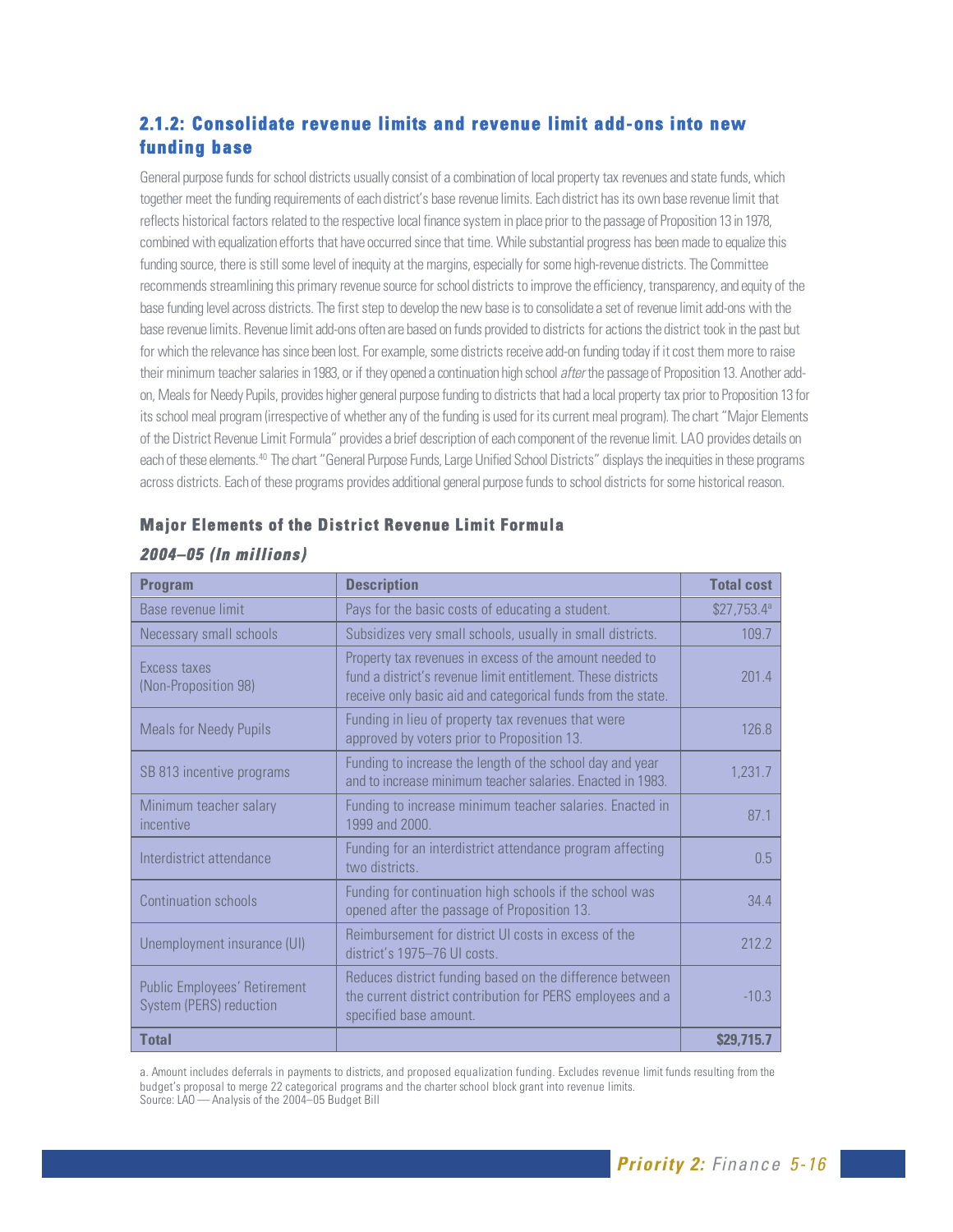#### **General Purpose Funds, Large Unified School Districts**

|                             | <b>Average</b> | <b>High</b> | Low        |
|-----------------------------|----------------|-------------|------------|
| Revenue limit               | \$4,571.20     | \$6,592.16  | \$4,406.37 |
| Necessary small school      | 14.23          | 1,312.72    |            |
| Excess taxes                | 51.65          | 5,843.40    |            |
| Meals for needy pupils      | 22.25          | 616.17      |            |
| SB 813 incentive programs   | 216.69         | 385.75      | 168.99     |
| Unemployment insurance      | 4.61           | 13.04       |            |
| Continuation school         | 12.84          | 122.82      |            |
| PERS <sup>ª</sup> reduction | $-87.88$       |             | $-232.33$  |
| <b>Totals</b>               | \$4,809.40     | \$10,684,40 | \$4,549.53 |

#### **20 02–03 dollars per average daily attendance**

a. Public Employees' Retirement System.

Source: LAO — Analysis of the 2004–05 Budget Bill

The Committee finds that there is no longer a need to maintain these independent streams of general purpose funds, and therefore recommends consolidating these funds into the new base. The Committee recommends making two exceptions to this consolidation: for excess taxes and for necessary small schools. Excess taxes would be the local property taxes generated within districts that meet their entire new base grant funding requirements with local property tax revenues and continue to keep any local property taxes in excess of the base grants. Consistent with current practice, the Committee proposes that these funds remain non-Proposition 98 funds. The Committee also believes that the state should continue funding for necessary small schools, to recognize that some schools that are geographically isolated have higher than average costs that simply cannot be mitigated. Generally, these schools are funded using an alternative formula that provides resources based on the number of students and the number of certificated employees they have. While a better mechanism for funding small schools may exist, the Committee recommends leaving this program in place until a suitable alternative approach is developed.

# **2.1.3: Differentiate base funding by grade span**

Several problems with the current finance system could be improved by moving toward a system that provides differential funding allocations based on the grade level of each student. Currently general purpose (or revenue limit) funding for a school district is differentiated by the size (large and small) and the type (unified, high school, and elementary) of the district. The funding level for high school districts is higher, recognizing the higher per pupil costs associated with operating high schools (e.g. providing a broader curriculum that might include science laboratories and other high-cost educational services or supports). Funding for elementary school districts is lower, and the rate for unified districts is in the middle. Within each size and type of district, the funding level has been generally equalized, and while a small number of districts exceed the state's 90th percentile funding target, most districts are funded at or very close to the targeted funding level for their district size and type. The chart "Base Revenue Limits by Size and Type of District" shows the various revenue limits currently applied for districts.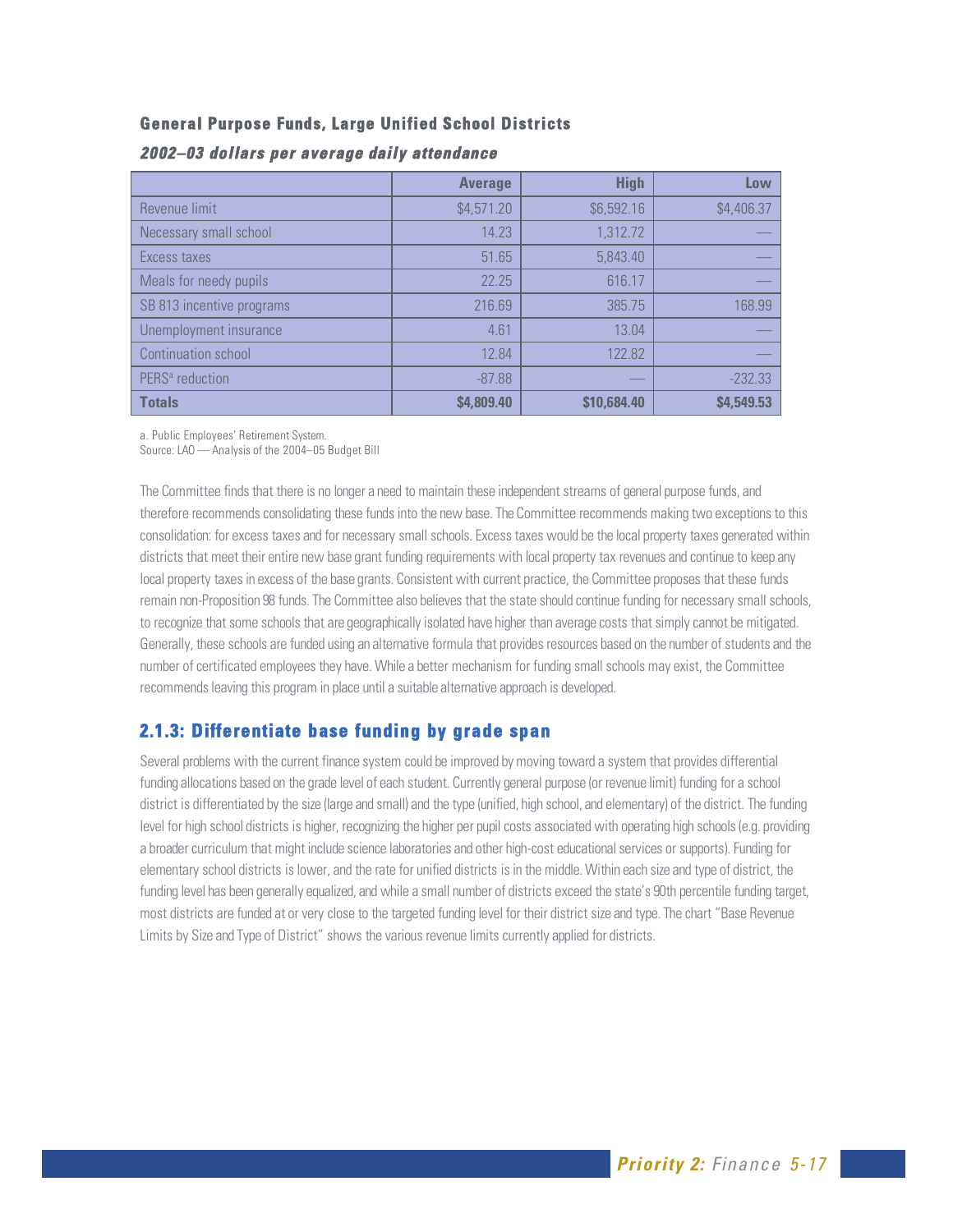#### **Base Revenue Limits by Size and Type of District**

#### **(20 0 6–07 estimated)**

| <b>Size and type</b>               | <b>Number of districts</b> | <b>Revenue limit target</b><br>per student |
|------------------------------------|----------------------------|--------------------------------------------|
| <b>Unified</b>                     |                            |                                            |
| Large                              | 262                        | \$5,021                                    |
| Small (1,500 or fewer students)    | 69                         | \$5,438                                    |
| <b>High school</b>                 |                            |                                            |
| Large                              | 84                         | \$5,761                                    |
| Small (300 or fewer students)      | 3                          | \$6,338                                    |
| <b>Elementary</b>                  |                            |                                            |
| Large                              | 467                        | \$4,823                                    |
| Small (100 or fewer students)      | 93                         | \$5,879                                    |
| <b>County offices of education</b> | 58                         | $N/A^a$                                    |

a. County offices have multiple revenue limits depending on the type of student that is served. Source: LAO

This current approach to general purpose funding presents three key problems:

- **7th- and 8th-grade students are funded at different rates.** Both high school and elementary school districts can serve 7th- and 8th-grade students. However, the funding level a district receives for these students varies dramatically. A typical large elementary school district received \$4,823 per pupil in 2006–07 for serving a 7th- and 8th-grader. In contrast, a large high school districts received \$5,761 for serving a 7th- and 8th-grader — a difference of \$938 per pupil (almost 20 percent more), despite the presumed equivalent educational needs.
- **Unified districts receive less than the blended average of high school and elementary districts**. One might reasonably expect that the unified funding levels would be roughly the blended average of the high school and elementary school funding levels. However, because of the equalization method the state has used in the past, the funding level for elementary and high school districts are higher than the unified rate. Specifically, Committee staff estimates that the blended average of the large elementary rate and the large high school rate is \$5,151, roughly \$130 per pupil higher than the large unified rate. This \$130 per-pupil difference would translate into some \$85 million for the Los Angeles Unified School District (LAUSD). This result occurred because for each size and type of district, the state equalized toward the level of the 90th percentile district. Historically, there has been greater variance in the revenue limits of elementary and high school districts. This means that the 90th percentile district was more of an outlier for these types of districts than for the unified districts. In addition to creating some inequity in the system broadly, this situation also creates a disincentive for districts to consider unification<sup>41</sup>
- **Unified district funding fluctuates as large cohorts move through the system.** As mentioned above, unified districts receive the same revenue limit regardless of the grade levels of its students. The cost of educating high school students is recognized to be higher than for other grades. Therefore, when large cohorts of students are in the high school grades compared to large groups of students being in the elementary grades, unified districts are forced to absorb higher costs within a static budget, creating significant financial hardships. The graphic "Elementary and High School Enrollment Growth" shows statewide enrollment growth since the early 1980s for elementary and high school age ranges. In the late 1980s, most unified districts in the state benefited from having high growth in the number of "cheaper-to-educate" elementary students and slow-growing or declining high school populations, which were more expensive to educate. This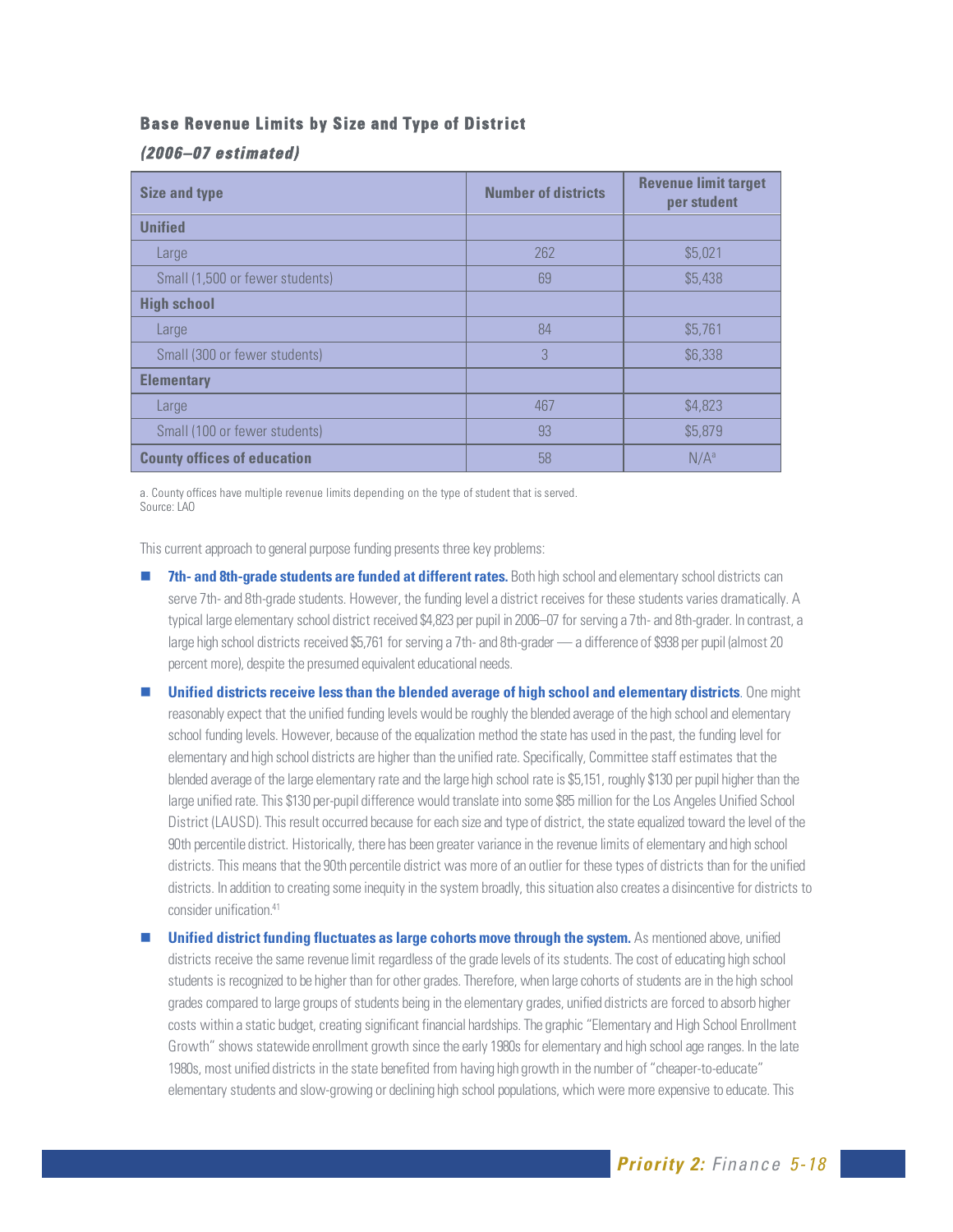phenomenon benefited unified districts at that time. Recently, unified districts have been suffering from the opposite effect. Statewide elementary enrollments have been falling, while high school enrollments have continued to grow. To demonstrate the impact this can have on a district, LAUSD has seen the proportion of its high school enrollment grow from 25.4 percent in 2001–02 to 29.3 percent. If the large elementary district revenue limit target reflects the cost of elementary school (\$4,823 per pupil) and the large high school district revenue limit target reflects the cost of high school (\$5,761 per pupil), then the change in LAUSD's percentage of students in high school would translate into increased costs for the district in excess of \$25 million annually. It is likely that other large unified school districts have experienced similar shifts in demographics and related proportional costs.



**Elementary and High School Enrollment Growth** (Annual percent growth 1983-2016)

To address these three problems, the Committee recommends changing the revenue limit system to a grade-level-driven system of base funding for each of four grade spans, structured in a manner similar to the revenue limit funding structure already employed in California for charter schools. Charter schools are provided general purpose funding that is equivalent to the average revenue limit for each grade span. The chart "Estimated General Purpose Charter School Funding" shows the charter school funding rates for 2005–06. Below, the Committee recommends consolidating most categorical programs into this new funding model. As part of that recommendation, the Committee recommends folding grade-specific categorical programs such as K–3 class size reduction into the base funding level for those grades. This will ensure that districts could continue operating similar programs if they determined locally that was the best way to meet academic expectations.

| VIIGHGI OCHUVI I GHUING (ZUUJ-UU) |
|-----------------------------------|
| <b>Per-pupil</b><br>funding       |
| \$4,971                           |
| \$5,041                           |
| \$5,183                           |
|                                   |

#### **Estimated General Purpose Charter School Funding (2005–06)**

Source: California Department of Education

Grade  $9-12$   $\qquad \qquad$  \$6,019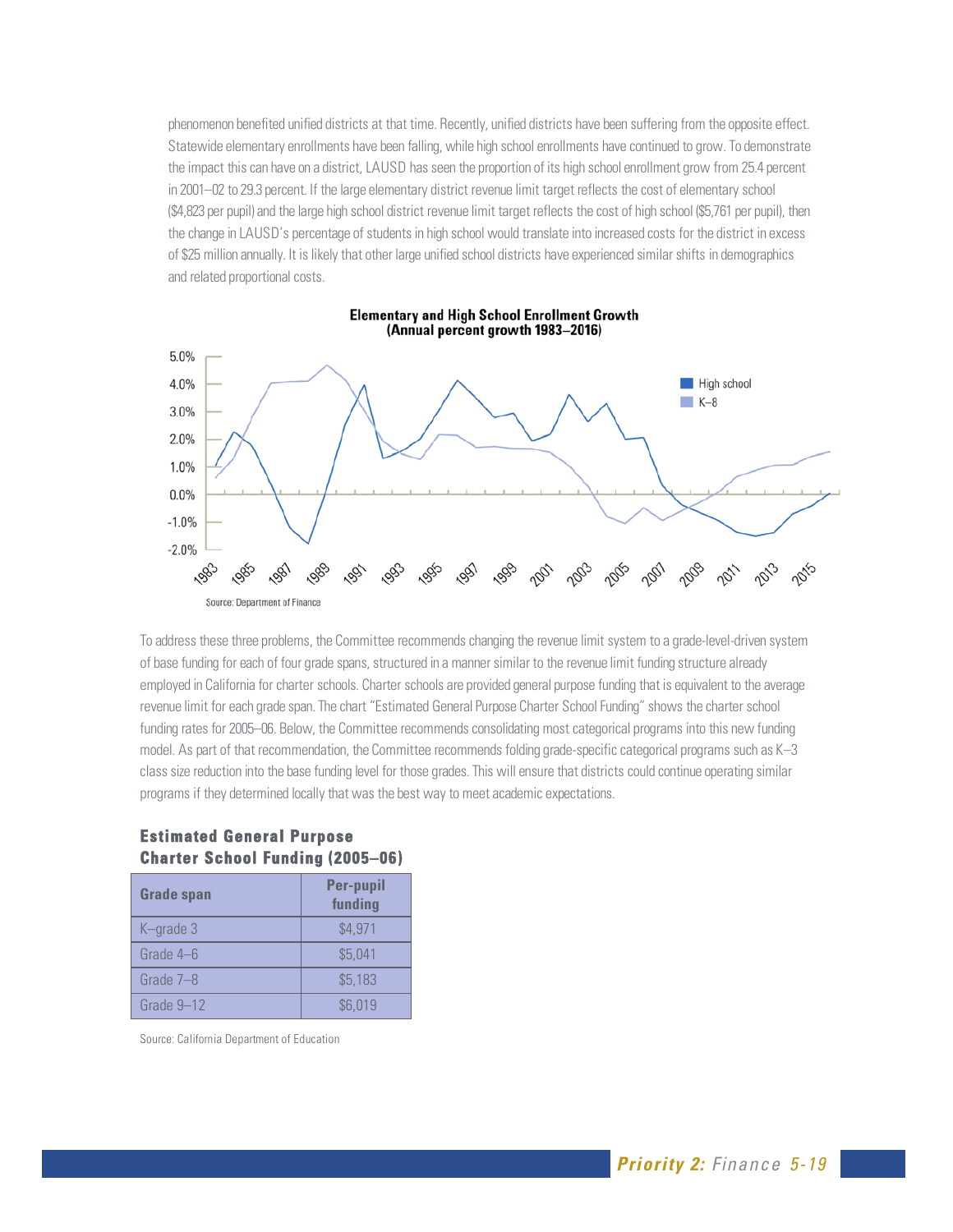# **Meeting the funding needs of disadvantaged students**

The student-centered funding model is intended to support the learning needs of each individual student. To do so, it attempts to mitigate existing inequities through targeted investments in the students with the greatest needs. Throughout the nation, states that have adopted somewhat similar models — and scholars exploring these models in the abstract — have considered a wide array of student and school characteristics for targeted augmentations, and the Committee similarly examined how complex to make the new system. Economically disadvantaged students, English learners, and special education students are almost universally included, in some form, in these models. Arguments can be made to include multiple measures of economically disadvantaged, the concentration of disadvantaged students, regional cost adjustments, and other cost factors, such as density of the student population and weather. (See Appendix F for discussion of adjustment factors that the Committee considered.) While cred ble arguments support the inclusion of many of these additional factors, ultimately the Committee determined that an effective education finance structure should focus on the three most compelling student characteristics, and that simplicity, transparency, and local control were more important factors in the distr bution of funding than trying to address each additional need.

The Committee believes that there are great benefits to the recently modified structure for the funding of special education and determined that it should be fundamentally maintained, with significant adjustments. For this reason, and others this report will describe in detail, the Committee addresses funding for special education separately, in Recommendation 2.4, rather than including special education as a distinct targeted adjustment within the student-centered funding model.

As discussed in detail at the beginning of this chapter, the state currently particularly under-invests in economically disadvantaged students and English learners. The Committee believes the state should establish a funding goal for the targeted grants in amounts that appropriately compensate for the disadvantages these students face. But prior to determining that funding goal, it is important to determine the data that will be used to target the resources — especially for economically disadvantaged students.

#### **What measure of economic disadvantage?**

The amount of additional funding per pupil that a state provides to districts to educate economically disadvantaged students is dependent, in part, on the measure of "economically disadvantaged" that a state decides to use. Broader measures of "economically disadvantaged" tend to generate lower funding goals for each disadvantaged student, while narrower measures tend to produce higher funding targets. In determining which measure to use, the Committee decided to focus only on using data that are already collected, to avoid the costs of collecting an independent set of new data on student family income. Three existing data sets could be considered: (1) federal Title I data, which uses the number of students whose family income is below the federal poverty level; (2) federal free and reduced-price meal eligibility data; or (3) data on families participating in the state's welfare program, CalWORKs. There are advantages and disadvantages to each measure. The chart "Participation Rates in Programs Serving Economically Disadvantaged Students" shows the different percentages of students in specified districts who are deemed to be "economically disadvantaged" based on the use of different measures of income. In contrast to the federal poverty calculation driving Title I data, federal free and reduced-price meal program eligibility measures the percentage of students whose family's income falls below 185 percent of the federal poverty threshold for a reduced-price meal (or 130 percent of the poverty threshold for a free meal). There are two main factors to consider in choosing among the measures: (1) the quality of the data, and (2) whether the income threshold generally targets resources at the students with the additional need.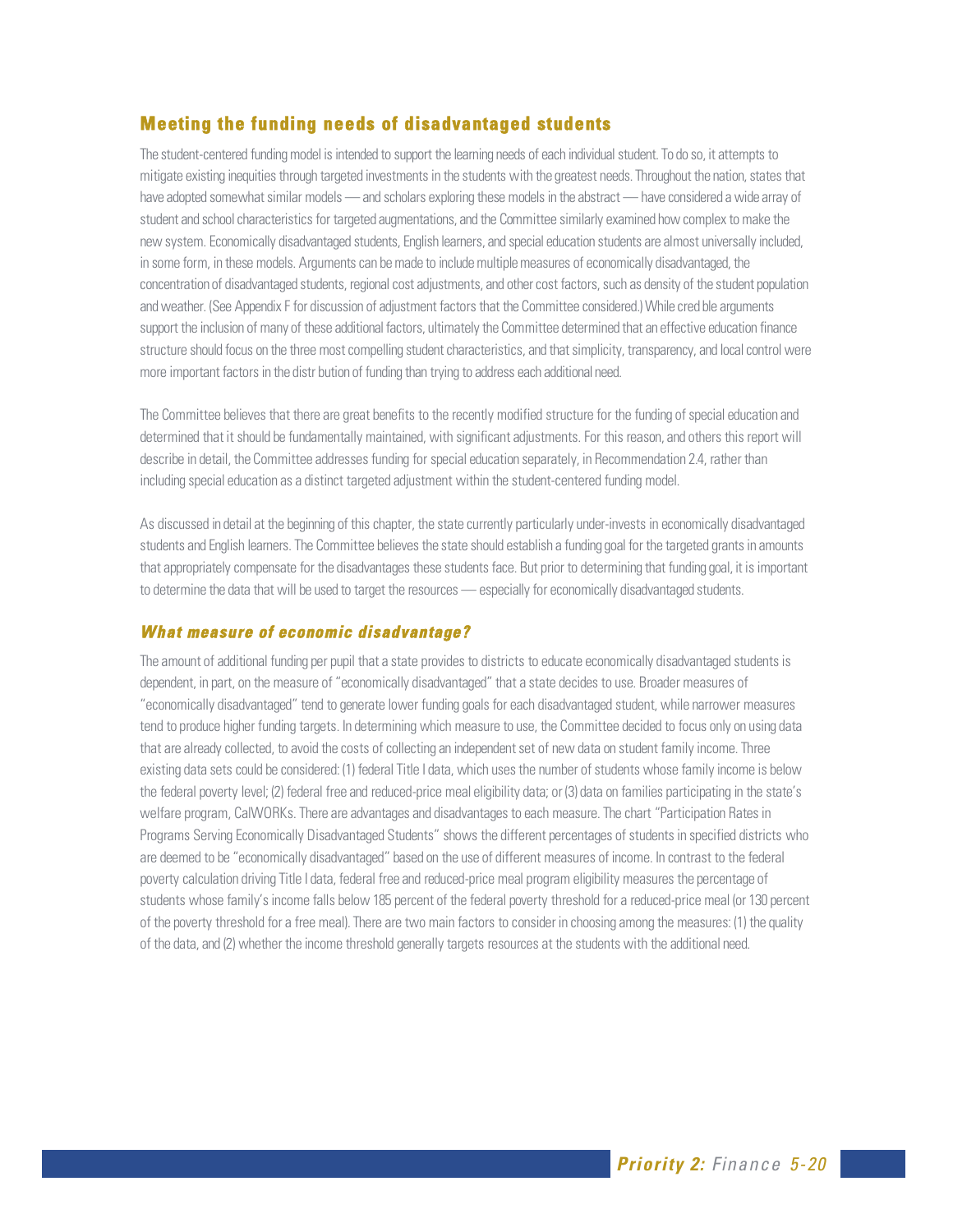# **Participation Rates in Programs Serving Economically Disadvantaged Students**

| <b>District</b>                   | CalWORKs <sup>a</sup> | <b>FRPM</b> <sup>a</sup> | <b>Title I, Part A</b> |
|-----------------------------------|-----------------------|--------------------------|------------------------|
| Coachella Valley<br>Joint Unified | 9%                    | 86%                      | 39%                    |
| Capistrano Unified                | 1%                    | 15%                      | 7%                     |
| Oakland Unified                   | 25%                   | 68%                      | 34%                    |
| Los Angeles Unified               | 14%                   | 77%                      | 32%                    |
| <b>Totals statewide</b>           | 9%                    | 49%                      | 19%                    |

#### **(As percent of total enrollment, 2004–05)**

a. CalWORKs = California Work Opportunity and Responsibility to Kids; FRPM = Free and Reduced Price Meal program Source: LAO Analysis of the 2006–07 Budget

As part of an overhaul of the EIA formula in the 2006–07 budget, the administration and Legislature reviewed the different measures of "economically disadvantaged" that the state could use to drive a revised EIA formula. Policymakers decided to change the elig bility basis from CalWORKs data to Title I data. The Committee concurs with this recent change. While there is a strong correlation among these different measures, there are differences as well. The meaning of the CalWORKs measurement has changed significantly over the last decade, as welfare reform has significantly reduced the number of families in need of CalWORKs assistance. This reduction in the number of CalWORKs families does not mean that these families no longer have additional education needs. Also, the Committee is aware that administrative agencies have experienced difficulty obtaining accurate CalWORKs data, primarily due to privacy concerns, and there is insufficient reason to anticipate that data accessibility would improve to support its use as the basis for calculating student need.

#### **How best to accommodate the needs of English learners?**

In determining the funding needs for English learners, the Committee identified similar issues to those related to determining the appropriate funding level for economically disadvantaged students. Funding models in other states provide higher funding levels for English learners than California currently does. For example, as discussed above, Oregon provides 50 percent more funding for its English learners, while Florida provides 27.5 percent higher funding for them. Gándara and Rumberger suggested that the needs of English learners are similar to those of economically disadvantaged students and that if an English learner is economically disadvantaged, that student may not need additional funding specifically targeted to language-based needs.<sup>42</sup> However, they also noted that further research on this topic is needed. LAO reports that 85 percent of English learners in California are eligible for a free or reduced-price lunch, so there is a strong correlation between these students' language needs and their status as economically disadvantaged students for purposes of targeting resources. Sonstelie developed a weighted pupil funding model for California in which funding was driven largely by the percentage of economically disadvantaged students, and the number of English learners played no role in elementary schools and only a small role in middle and high schools.<sup>43</sup> He suggested that this approach is consistent with the Gándara and Rumberger findings because he also found a significant overlap between English learners and economically disadvantaged students, especially when economic status is measured by eligibility for the free and reduced-price lunch program.

If the Committee were to use free and reduced-price lunch eligibility as the measurement of "economically disadvantaged," then having English learner status play a less significant role in a funding model might make sense. In fact, that is the approach that other California researchers have proposed recently.<sup>44</sup> However, the Committee recommends concentrating the state's additional investments on students with the most significant economic struggles — students living in poverty. The use of that narrower measure of "economically disadvantaged" means that higher numbers of English learners are not simultaneously defined as being economically disadvantaged — yet those English learners who are not living in poverty still have additional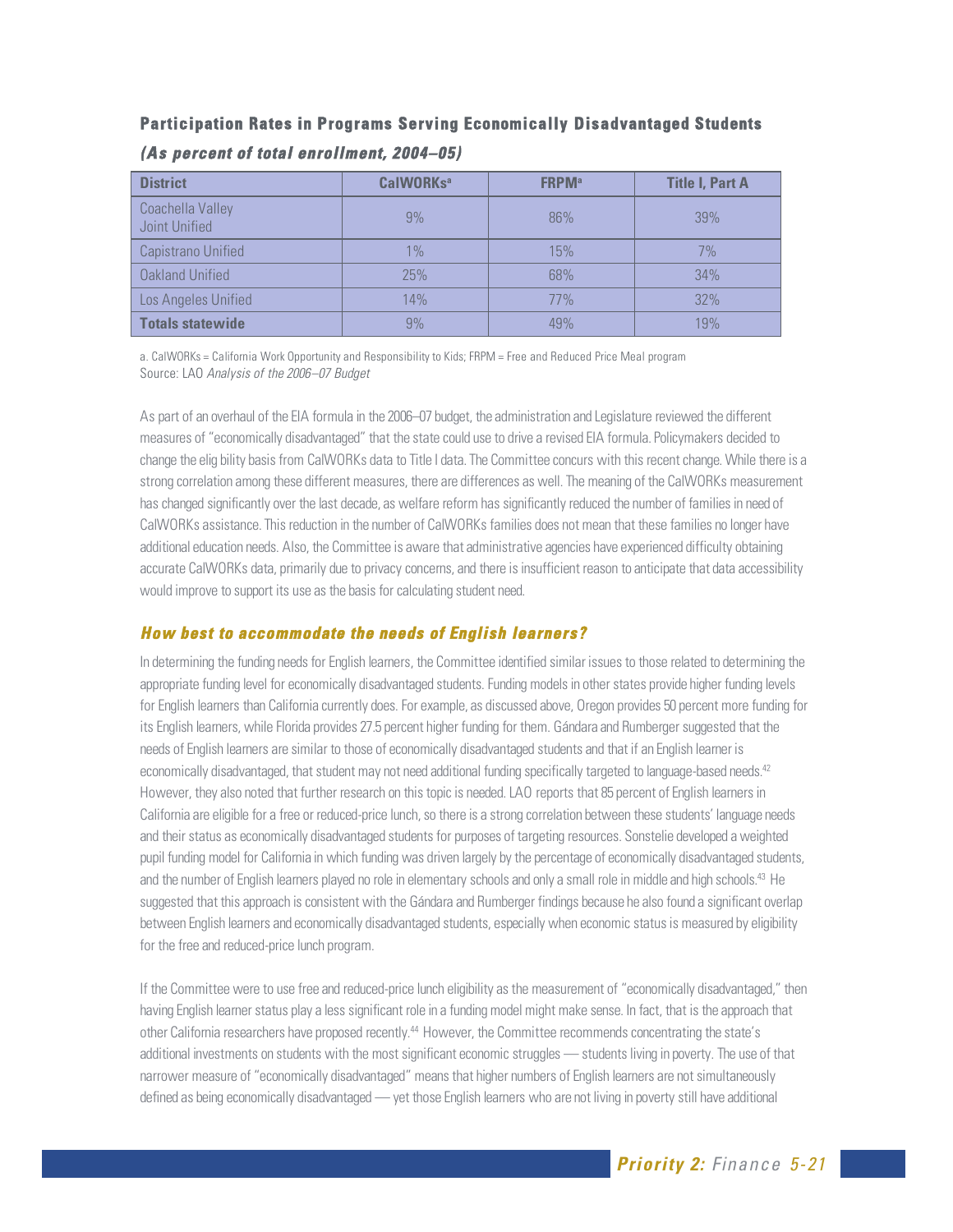educational needs that must be mitigated. Thus, to ensure that the additional needs of English learners are met, the Committee believes a distinct funding augmentation for English learner students is warranted.

#### **What level of additional investment?**

There is no definitive answer to the difficult question of the relative funding need of disadvantaged students. What is clear is that funding levels for disadvantaged students should be significantly higher than for the average student. It also is clear that California's current investment is significantly less than the level in other states, and even smaller when compared to the estimations that adequacy research suggests states would need to make to meet the student outcomes desired by states' accountability systems. Because the Committee recommends using a narrow definition of "economically disadvantaged," the Committee recommends providing a somewhat higher level of per-pupil funding to districts serving these students and distinct funding for English learners. The Committee believes it is important that the targeted funding grants be tied by formula to the base grant funding level; through this linkage, the state can create a dynamic that will adjust the funding levels for the entire model over time.

#### **2.1.4: Provide additional resources for disadvantaged students**

The Committee recommends that additional resources be provided to districts in the form of targeted student grants for each student who is "economically disadvantaged" or who is an English learner. To implement these targeted grants in a manner that effectively and appropriately mitigates the education inequities of these students, the Committee specifically recommends the following:

- The state should set the funding formulas for pupils who are "economically disadvantaged" or who are English learners, defined as augmentations of the base per pupil grant in percentage levels appropriate to mitigate these disadvantages.
- Based on its research and deliberations, the Committee recommends that the initial levels of targeted funding be set at a 40 percent augmentation for economically disadvantaged pupils and 20 percent augmentation for English learners.
- $\blacksquare$  As a starting point from which to pursue these funding targets, on a district-by-district basis, the state will transition funding from the current categorical programs that broadly target "economically disadvantaged" students or English learners into the two targeted pupil grants. As the state progressively makes additional investments toward the per-pupil targets, the targeted grants will be equalized across districts to ensure that ultimately all districts receive generally the same level of funding per target student.
- The state should develop an ongoing process to regularly update the funding formulas for these targeted pupils, to ensure that they are current and appropriate. As the state begins to approach the initial funding targets through progressive funding augmentations, the Committee further recommends that the state conduct additional research to determine the effectiveness of the use of these funds and whether additional investments are merited.

The Committee finds that the 40 percent and 20 percent augmentation levels for "economically disadvantaged" students and English learners, respectively, are appropriate midterm goals for initial implementation and can simultaneously serve as a starting place for the more detailed investigation that is warranted by the state. Because California's current investment in these targeted populations is so low, the Committee's recommended initial funding target levels would result in significant additional revenues for most districts compared to their current funding levels.

Once districts have received this funding within the new funding model, they will have flexibility in how they allocate and use this funding — unlike the current conditions that restrict funding use through categorical requirements. One of the current investment problems the state makes is that the funding for "economically disadvantaged" students and English learners can be used only to augment the base program. This means that the programs serving the targeted populations are often outside of, and therefore not well-integrated with, the base education program. The Committee recommends providing districts the flexibility to design their own programs to meet the needs of disadvantaged students in a well-integrated manner.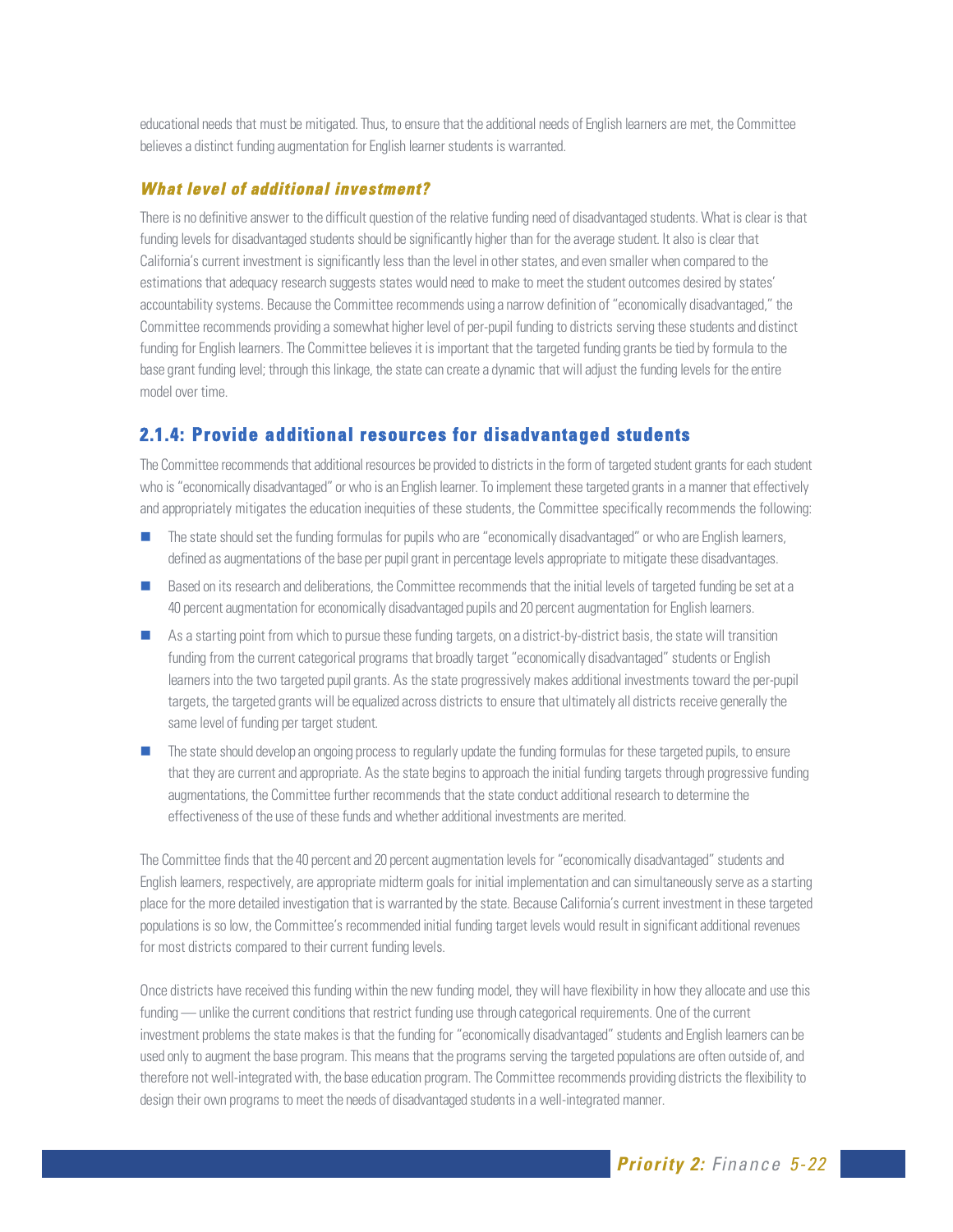# **2.1.5: Consolidate existing categorical programs into the new base augmentation and targeted student grant**

As discussed above, research makes abundantly clear that California's current categorical funding structure is at the heart of the problems with the state's current school finance system. Because of the many problems identified above, the Committee recommends transitioning the vast majority of current categorical programs into the new funding model. Some have argued that the state should only transition those categorical programs not currently working into the new funding model. However, because of the overlapping nature of the missions of some categorical programs, researchers are unable to untangle which programs are working and which are not, so that evaluations of any specific categorical program often are inconclusive with respect to education effectiveness. Furthermore, there often is no categorical program that is successful in all districts. Instead, a categorical program's success depends on how a district weaves that categorical program into its comprehensive education plan. For this reason, and to correct the many failings of the research discussed above, the Committee believes that funding from almost all of the categorical programs can be more effectively used if incorporated into the proposed student-centered funding model. During this transition, districts will be able to determine which programs are effective for that district and maintain those programs, while redirecting funding from those programs not working to more efficient uses. Specifically, this recommendation will transition the current categorical funding on a district–by-district basis into either the district's base grant or the district's targeted student grant (as described in Recommendation 2.1.4), depending on the original purpose of the categorical program. Appendix D delineates the categorical programs that the Committee recommends be included in this transition to the new funding model, as well as those programs that would be maintained separately.

#### **2.1.6: Ensure that targeted funding gets to schools whose students generate it**

Within this funding model, districts serving disadvantaged student populations would be provided substantially increased targeted funds to promote strengthened programs that will lift those students' achievement. To achieve results, it is important that the services those students need actually reach them at their respective school sites. At the same time, the Committee recognizes that certain district-level services purchased with targeted resources can provide great benefit to targeted students while serving all personnel or all students. The Committee believes that its proposed reforms of finance and governance inherently demand that the primary assurance that targeted students are served by the targeted funds should emanate from an improved accountability system and a school-level accounting system (see Recommendations 2.1.8 and 4.2 2) to ensure that generally the funding gets to the targeted students it is intended to serve. In light of the particularly high stakes attending the substantial augmentations the Committee proposes for these students, however, the Committee recommends the state implement two safeguards until the proposed student-centered funding model and the school and district accountability models (see Recommendations 3.4 and 3.5) are fully implemented:

- **For schools meeting both performance and growth targets, require each district superintendent to report annually to his or** her board on the district's budget, specifically identifying the ways targeted funds are to be used to support the students who generate them.
- For schools determined to be chronically low-performing under the new accountability system, require the local school board to ensure that targeted funding is directed to the schools serving those students, allowing minimal exceptions to be approved by the local board where those exceptions can be demonstrated to positively impact the targeted students.

# **2.1.7: Mitigate skewed incentives to overclassify English learners**

Currently, many students are classified as English learners throughout their entire education careers. Recent data from the 10thgrade high school exit exam suggest that more than half of the 10th-grade English learner students have been in schools within the United States for the entirety of their schooling. The system has failed these students. That may not be surprising, because the state has created both fiscal and accountability rewards for overclassifying students as English learners and concomitant disincentives to recognize their successful transition to the general student population.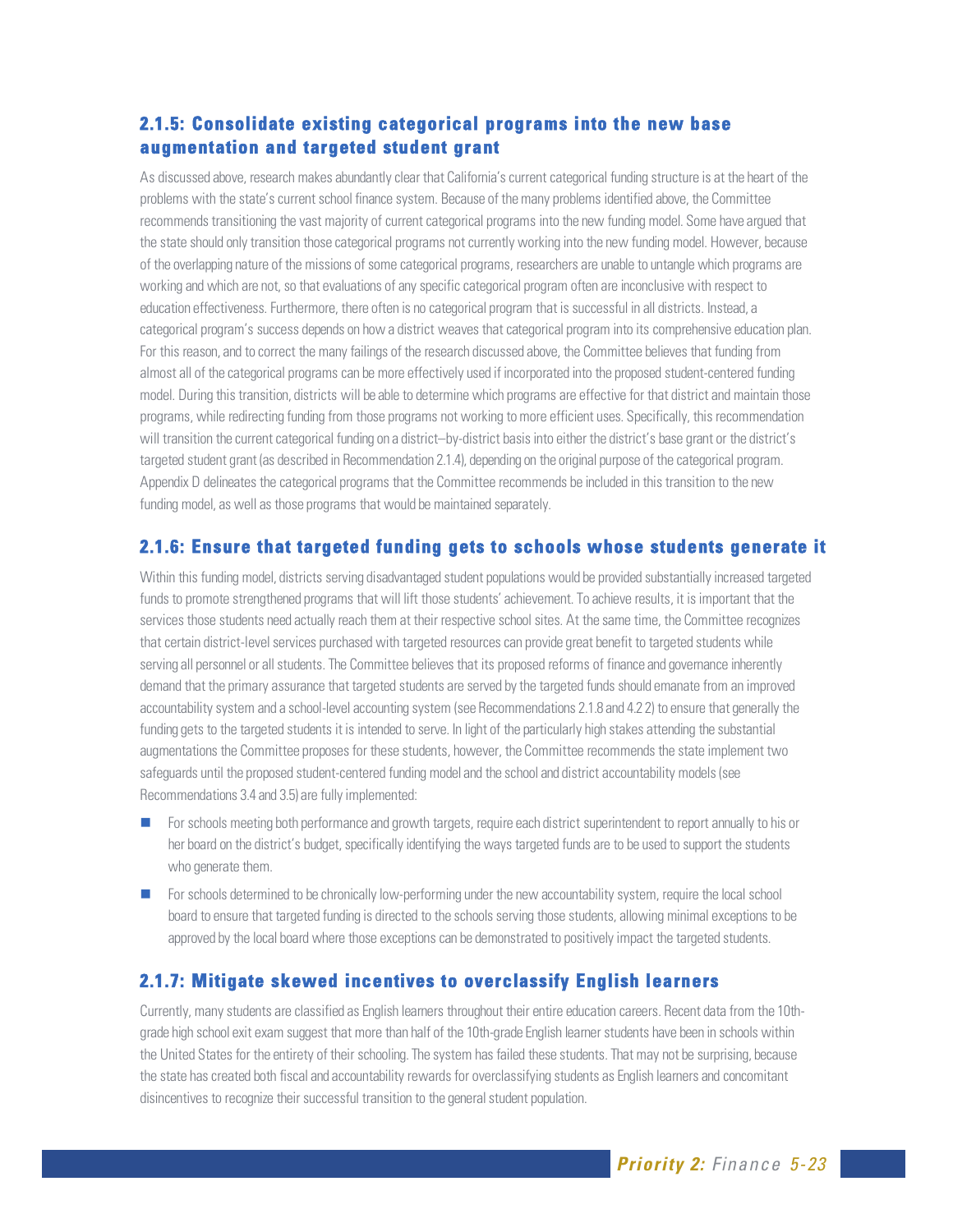The Committee recommends that the state limit the number of years any student can be identified as an English learner, thereby reducing the incentive effect created by rewarding districts that do not help their students achieve their reclassification. Districts would receive full additional funding for English learner students for their first three years in the education system. In Year 4, Year 5, and Year 6 of the student's participation in the system, the district would receive 75 percent, 50 percent, and 25 percent, respectively, of the full English learner funding augmentation for the student. While districts would not receive English learner funding for students after the sixth year and the accountability system would have negative consequences for keeping students classified as English learners for longer than six years, a district would still be permitted to classify a student as an English learner for internal purposes of targeting additional resources from its flexible general funding to meet that student's languagebased needs.

#### **2.1.8: Make school budgets more understandable**

The Committee recommends that the state require districts to report the distribution of funding across all district schools, clearly delineating the total resources (i.e., the financial value of the personnel, supplies, and services) that reach each school, as well as the resource level that should be expected to reach each school as a function of its student-centered funding generation. This requirement will allow the public, policymakers, and the accountability system to ensure that targeted funding is generally reaching targeted students.

#### **2.1.9: Ensure equitable funding for charter schools**

The Committee recommends that the state ensure that charter schools have equal access to student-centered funding. This would include charter schools receiving equal funding through the student-centered funding model and receiving a block grant in lieu of the few remaining categorical programs that are not consolidated into the student-based funding model. The Committee specifically recommends that the state ensure that charter schools are provided greater access to school facilities and local school facilities bond funds, pursuant to the requirements established in Proposition 39.

# **Recommendation 2.2: Provide Financial Incentives to Reward Districts and Schools That Succeed**

An effective education finance system should include incentives to promote and reward performance. Those incentives should be aligned with education objectives at every level: Districts, schools, and individuals should be rewarded for improving student achievement. Simultaneously, the structural disincentives that stand in the way of high performance must be removed. The Committee recommends that specific funding incentives be created to foster greater student achievement and that all perverse incentives working against achievement be removed, as follows:

#### **2.2.1: Create positive incentives to reward success**

The Committee believes that the state should financially reward those schools that succeed, thereby creating a continued focus of the entire system on improving student achievement. The state has previously implemented state-sanctioned reward structures but has done so ineffectively. The Committee identified two pitfalls of prior school reward programs and would urge the state to avoid repeating them: (1) The measure used to determine whether a school received a reward was too volatile; and (2) the combination of a volatile reward and the fact that the funds were only available for one year at a time meant that schools often used the funding on investments that had a low return on supporting future increases in achievement. The Committee has identified a more sophisticated approach that remedies these shortcomings. The Committee recommends that the state provide financial incentives to reward all schools — including charter schools — that succeed, as follows:

 The state would provide financial rewards to school districts on behalf of the schools that were determined to be meeting achievement benchmarks.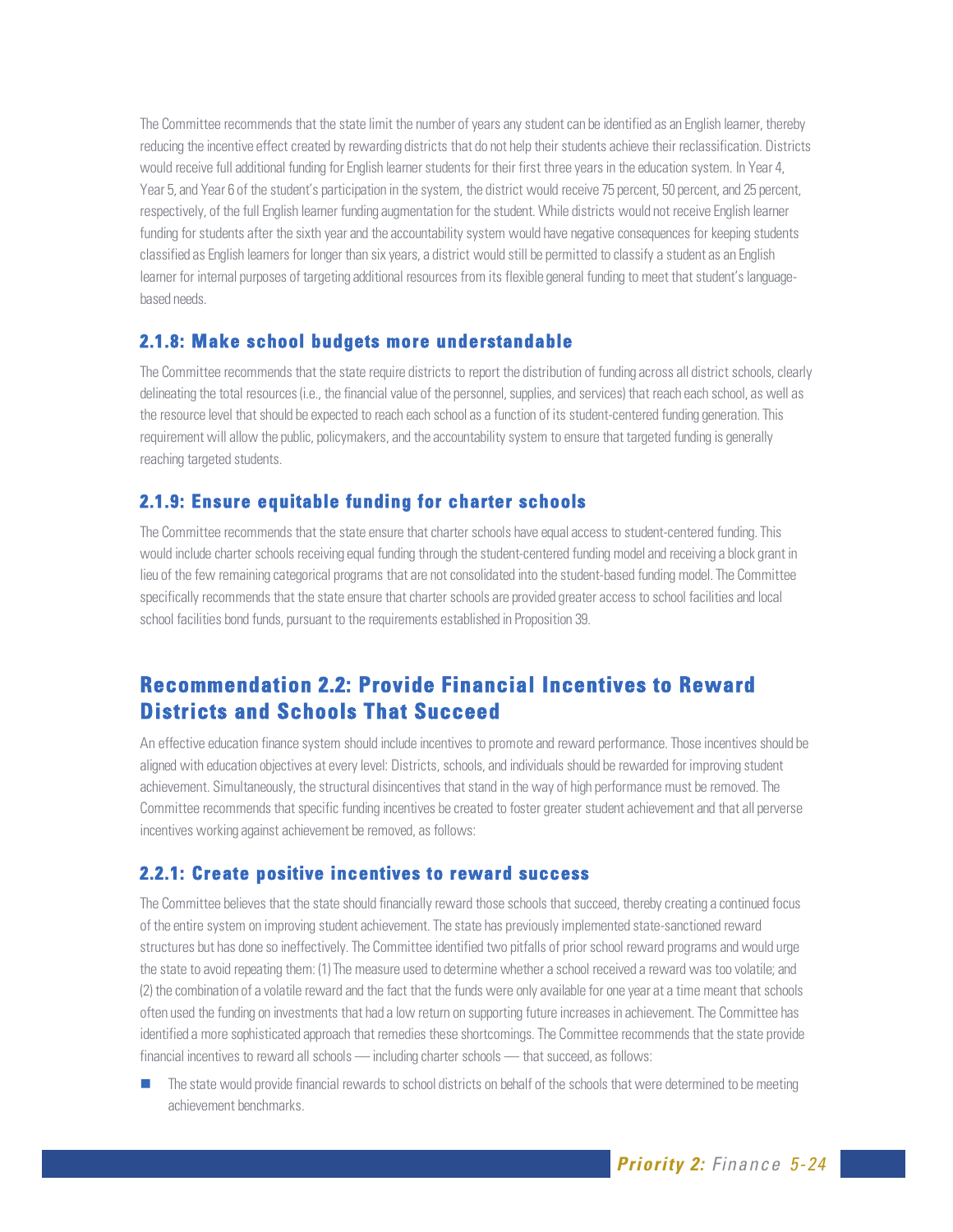- The state would use a measure of the growth in student achievement over a multiyear period to determine whether a school would be elig ble for a reward, inherently reducing the volatility of the reward program.
- Rewards would be disbursed over several years to ensure that a school could use the funds for ongoing purposes likely to continue the school's success and that they would be able to plan for the loss of that funding if their school's performance changed.

#### **2.2.2: Eliminate disincentives that undermine success**

Since the Public Schools Accountability Act began measuring school performance, the state has created multiple categorical programs that effectively "reward" schools or districts that are failing by providing them additional funding on the basis of their failure. In part, these investments reflect that the state's overall investment in disadvantaged students has been too low. However, the unintended consequence of these new programs has been to unduly punish schools and districts that have been successful at serving disadvantaged students by discontinuing their targeted funding as they improve, while rewarding the schools and districts that have failed by continuing their funding augmentations. Unfortunately, providing additional funding to failing schools and districts may lead to an inefficient use of those funds, especially if they continue to experience the same capacity limitations or use the same practices that helped produce the initial low performance. The new student-centered funding model will provide a richer funding level for disadvantaged students, intended to support districts' and schools' efforts to address the learning challenges that often attend these disadvantages. These student-centered funds will not differ by a school's or a district's overall academic performance level. The Committee recommends that the state discontinue funding specifically targeted schools with low performance. This reform will eliminate the conflicts between funding incentives and school success.

#### **2.2.3: Promote school site budget authority to reward success**

In addition to providing financial awards, the Committee believes that the delegation to schools of budget authority forms an appropriate reward and enhances the benefits of local control. The Committee recommends that the state encourage — but not require — districts to delegate some of their budgeting authority to high-achieving school sites so that school site leadership teams, including administrators and teachers, may make resource decisions they believe will best improve the education attainment of local students. The school inspection system described in the Governance and Accountability chapter of this report will provide districts with data on the capacity of a school site to effectively manage this additional responsibility. For schools that demonstrate continual academic achievement and are identified by the inspector as having sufficient management capacity to effectively execute budget authority, this delegation of authority would be encouraged as an incentive to performance.

# **Recommendation 2.3: Create Greater Funding Stability**

As discussed at the beginning of this chapter, funding that school districts receive is unstable and unpredictable, with the result that districts' operations are consistently disrupted and their ability to plan for effective use of funding is greatly reduced. The instability and unpredictability of funding is caused by several factors, including the Proposition 98 funding formulas. While Proposition 98 may be an imperfect way of determining funding for schools, at this time the Committee recommends only that technical changes to Proposition 98 be made to improve the predictability of the annual Proposition 98 calculation and the stability of funding over time that results from this funding mechanism. Specifically:

#### **2.3.1: Improve the accuracy of the Proposition 98 calculation**

The timing of the current Proposition 98 calculation and apportionment leads to unnecessary volatility of funding for schools, which in turn leads to poor planning by the state and school districts on how to use the funds. In calculating the Proposition 98 formula annually, the state uses current year personal income data, but budget year General Fund revenues. At the time when a budget is adopted, the actual personal income calculations are known and are locked for the upcoming year; however, the revenue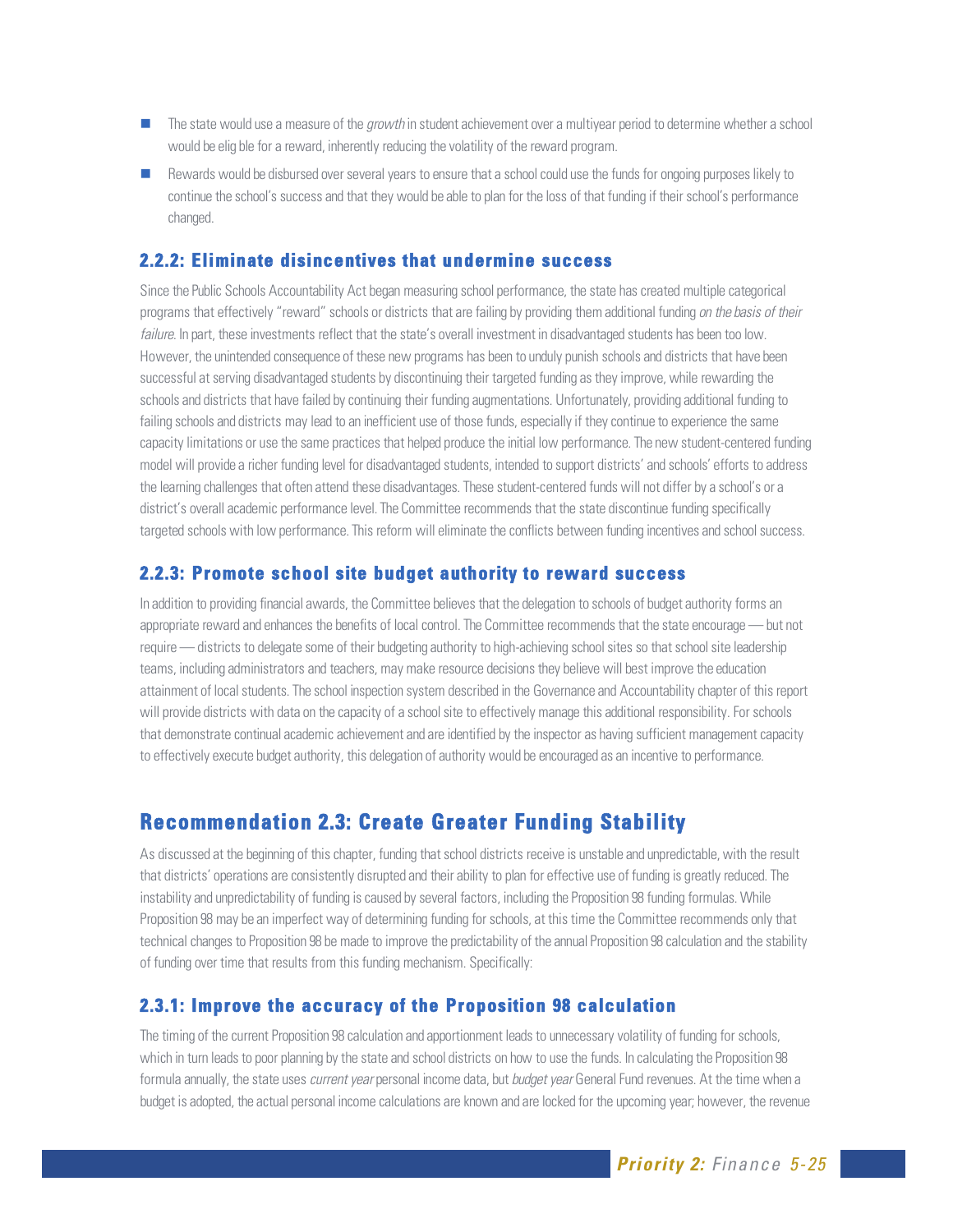estimates are an educated guess that always proves to be wrong once April tax returns are known, nearly at the end of the fiscal year. In good economic years, this leads to a "May surprise," requiring large one-time spending to settle up the current year, and even larger increases for the budget year. In bad years, these miscalculations can require large midyear cuts to schools' operating budgets, often followed by significant ongoing cuts in the following year's budget. Looking at historic data for the last decade, these differences in timing for the two formula components have led to final spending in a fiscal year being on average \$1 billion different from spending allocated in the adopted budget act (See chart "Difference Between Enacted and Final Proposition 98 Budgets," for details).



**Difference Between Enacted and Final Proposition 98 Budgets** (In billions)

The Committee recommends altering the timing of the Proposition 98 General Fund revenue numbers to use actual, prior-year revenues. For example, for the Proposition 98 calculation for the 2007–08 budget, the growth in revenues from the 2005–06 year to the 2006–07 year would be used. This small change would yield two benefits. First, it would allow the state to better plan for what Proposition 98 spending will be; this, in turn, would allow districts more time for their planning. Second, it would reduce the volatility caused by the creation and payments of Proposition 98 maintenance factors.<sup>45</sup>

# **2.3.2: Create a Proposition 98 reserve using Proposition 98 Reversion Account funds**

Since Proposition 98 generally follows the state's economy, education funding goes through boom and bust cycles regularly. During an economic expansion, education funding is required to increase significantly, while in recessions, the state has had to make painful cuts — often eliminating many of the programs created in the expansion. To help reduce the impact of the boombust resulting from the current Proposition 98 formula, the Committee recommends that the state create a reserve fund for education within Proposition 98. The state would set aside a portion of any savings from prior-year K–14 education funding into a Proposition 98 reserve. Because Proposition 98 establishes a specific funding level for each year, when the state or districts do not fully spend funding from a categorical program, the funding reverts to the state and is placed in the Proposition 98 Reversion Account, to be reprogrammed for a new Proposition 98 purpose. Currently, half of the Reversion Account funds are set aside to meet the requirements of the Williams lawsuit to fund facility maintenance. Within a few years, the state will have fully funded its facility maintenance obligations pursuant to *Williams*. At that point, the Committee recommends annually placing half of the funds from the Reversion Account into a Proposition 98 reserve. In the future, the state would be able to access the reserve in any year that the Proposition 98 minimum guarantee did not provide enough funding to meet the costs of the base program adjusted for growth and COLA. By using savings that occur naturally, the state would be able to protect schools from the bust years, rather than cutting programs or laying off education personnel.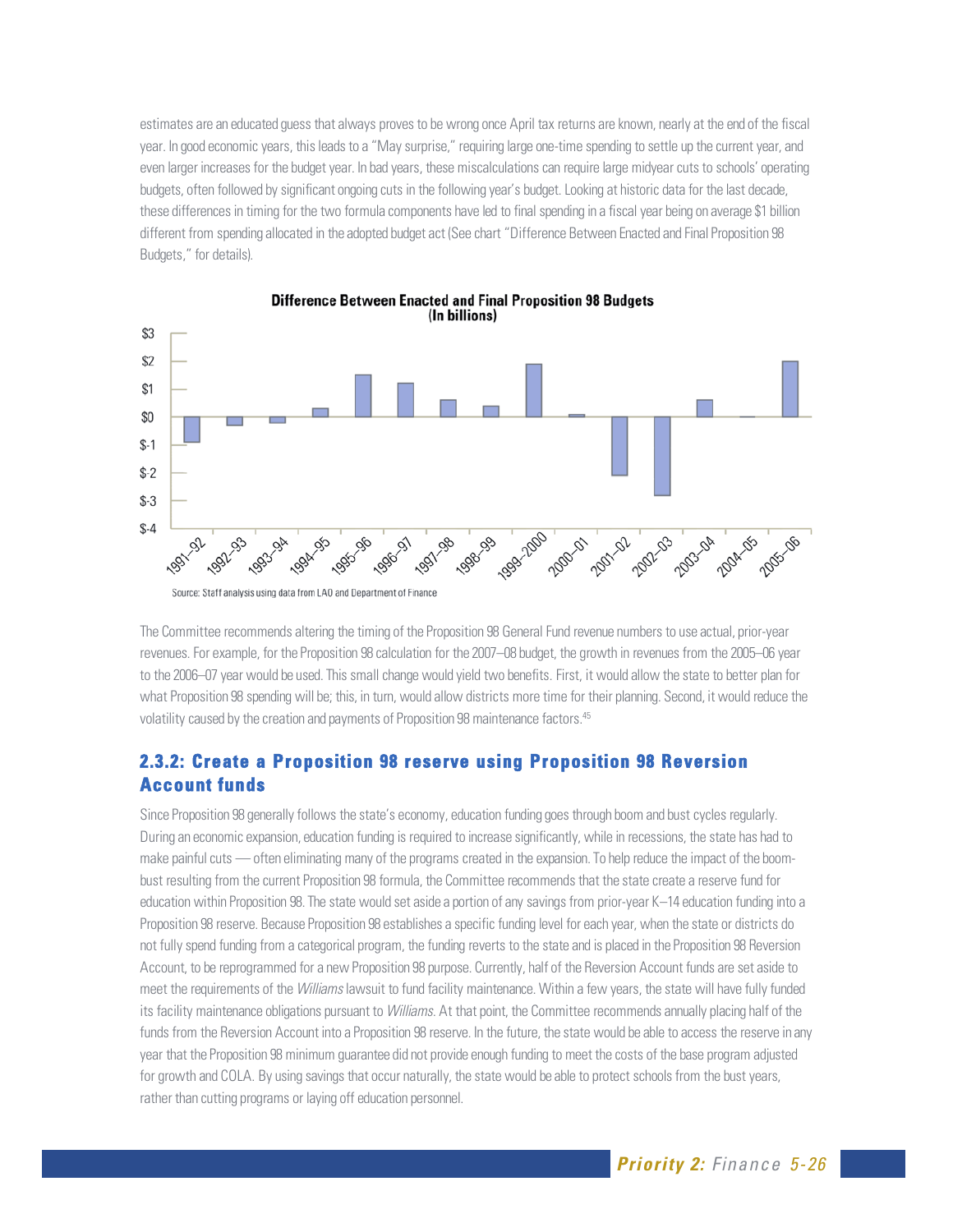# **Recommendation 2.4: Improve Special Education Funding**

Special education presents a particular challenge to the K–12 funding system. Different from the rest of the finance system, special education funding is administered at the regional level by more than 100 Special Education Local Plan Areas (SELPAs), each with its own governance structure, voting rules, cost-sharing arrangements, and separation of service responsibilities. Special education costs are shared by the federal government, state government, and school districts. The 2006–07 budget provides approximately \$4.5 billion for special education; about \$1 billion of that is from the federal government. Depending on politics and budget conditions, the share paid by the federal/state/local government changes annually. Long ago, the federal government set a target for the share of special education costs it would pay (40 percent of the average cost per pupil) but has never come close to meeting this goal. In fact in recent years, the annual growth in federal funds for special education has not been sufficient to even cover COLA. This often results in the redirection of resources from other education programs to cover the unfunded costs of providing required special education services to students. For decades, the fiscal mechanisms for special education were based on the number of students participating and the type of services provided; as a result, financial benefits would accrue from the over-identification or the over-serving of students. In 1997, AB 602 (Davis) was enacted to address many of these problems.

In general, the Committee believes that by basing special education funding on a proportion of the general student population, the current, census-based special education funding model established by AB 602 (Davis, Statutes of 1997) gets the fiscal incentives right. However, several problems remain within the AB 602 funding structure, and the Committee recommends modifications to it. In addition, the Committee believes several other issues require attention, but they are beyond the Committee's scope and expertise; the Committee urges consideration of appropriate remedies to those issues, as descr bed below.

# **2.4.1: Equalize funding across SELPAs**

When the AB 602 funding model for special education was developed, the state recognized that the funding per pupil for special education costs was not equal across the SELPAs. As part of the implementation of AB 602, for the next several years the state allocated the growth in federal funding for special education (beyond growth and COLA) to equalize funding levels across the SELPAs. This equalization effort increased the funding per pupil for all districts that were below the statewide average, up to the statewide average. Thus, the bottom half of the funding distribution has been equalized. However, the SELPAs in the top half of the distribution still receive much higher funding annually than those in the lower half. The Committee recommends that the state address the inequities in special education funding across districts, specifically by using a similar approach that has been used to equalize funding for revenue limits in recent years. For revenue limits, the state established an equalization target that was the funding per pupil of the 90th percentile of the distribution. Then, over time, all districts below the 90th percentile target were moved to the 90th percentile funding level. Application of this same methodology to equalize funding across SELPAs would require an increase of some \$300 million in special education funding.

# **2.4.2: Expand the pool of funding for extreme high-cost students**

Recently, districts have faced a significant increase in the number of students they serve who have high-cost learning disabilities. This phenomenon may be related to the rise in autism that has been documented statewide. These high-cost special education students place a significant burden on the districts that serve them and appear to require districts to direct funding away from the base education program to meet these costs. The state currently has a small pool of funds for students who generate extremely high costs. For these students, the state pays a portion of the cost above a specific cost threshold — currently at approximately \$60,000 per pupil and increasing annually by the COLA. The Committee recommends that the state freeze this high-cost threshold for the next five years at its current level instead of letting it grow annually by COLA. As a result, in five years the threshold would remain at approximately \$60,000, rather than growing to approximately \$70,000. This will result in an expansion of the number of students for which the state subsidizes costs and will increase the amount of the subsidy for those students already generating this support. The state will need to increase state funding for special education to implement this policy.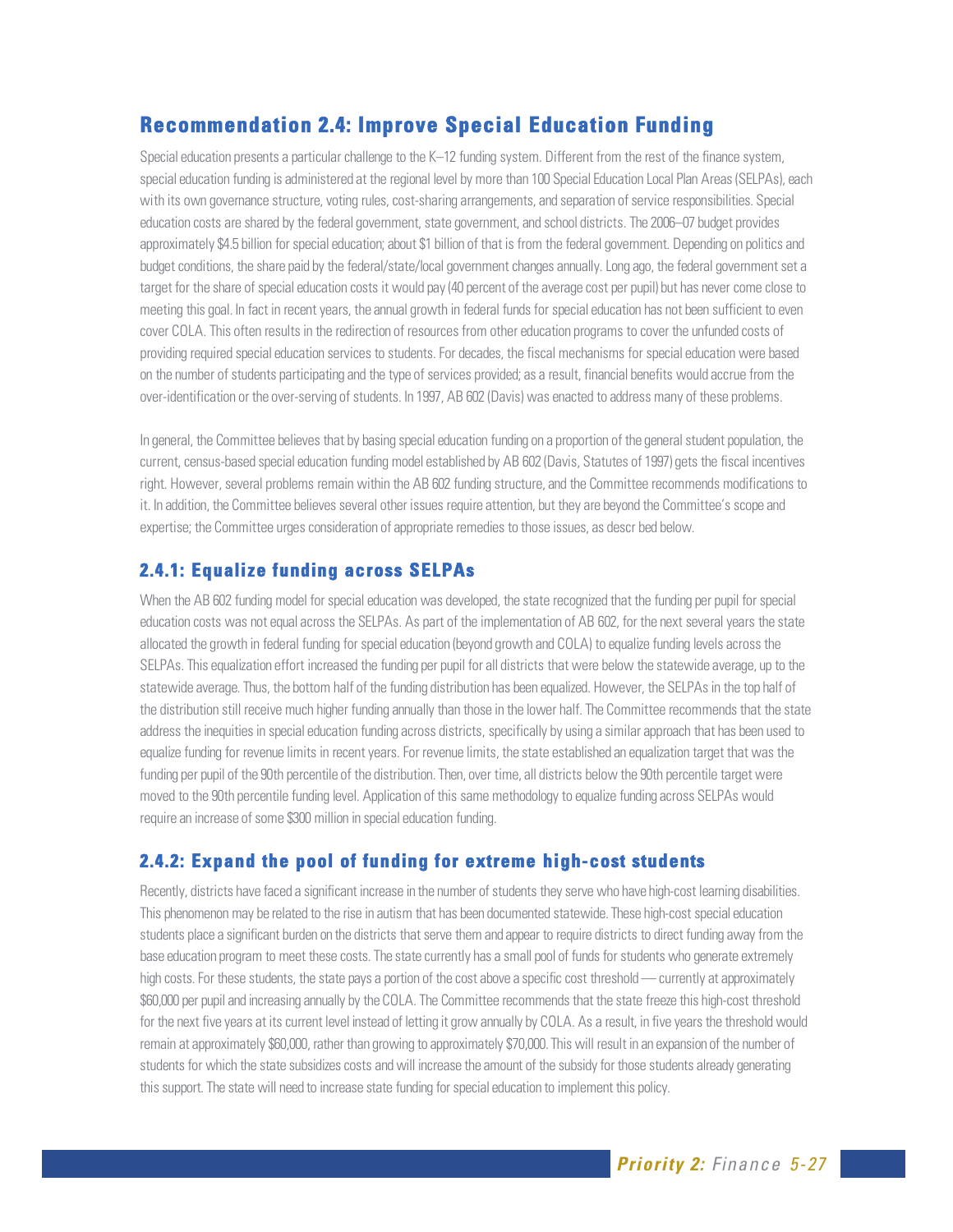# **2.4.3: Address shortfalls in federal funding that create inequities**

Because of changes in federal law, the state bifurcated special education funding between state and federal funds as part of the 2005–06 budget. While this reform solved several problems, it led to funding inequities in those years when the federal government does not provide enough funding for growth and COLA. Specifically, when federal growth and COLA are underfunded, the shortfall of federal funding falls disproportionately on SELPAs serving growing populations of students. The Committee recommends reforms that solve this inequity and begin to create a track record that documents the underfunding by the federal government. Specifically, the Committee recommends that in years when the federal government does not provide enough funding to cover growth and COLA, the state would first determine the allocation of funding as if the federal government had fully funded special education; then, after determining such a theoretical distribution, the state should apply a "deficit factor," or proportional reduction to all SELPAs, so that the distribution of funding would be commensurate with the actual funds available.

# **2.4.4: Collaboratively address additional key issues**

The Committee believes that several significant special education issues deserve additional attention; however, those issues were either so extremely technical or so complex that to take on these matters would have overwhelmed the Committee's capacity and resources, impeding its ability to carry out its broader charge. The Committee recommends that the administration engage in a collaborative dialogue with the special education community to develop solutions to address all of the following topics:

- **Special education accountability.** The state has never clearly articulated the outcomes it expects from special education; because of this, there is a general lack of accountability for special education. The absence of an accountability structure makes it difficult to determine whether schools are serving special education students well. The special education community appears ready to seriously engage in an accountability discussion. The Committee recommends that the administration work with the education community to develop a more rigorous accountability system for special education. Through such a process, the state could begin to move away from the compliance-driven approach that still serves as a foundation of special education and begin implementing an increasingly outcome-driven one.
- **Update the special disabilities adjustment (SDA).** The state provides supplemental funding to SELPAs that generally have high numbers of special education students and/or high proportions of high-cost students. Data from 1996–97 are still used for this adjustment. These data must be updated, especially considering the impact of the growth of autism. The state likely will need to collect additional information to update this formula. The Committee recommends that the administration work with the education community to determine the data needed to accurately update the SDA formula and the changes required in the special education data collection process to collect these data and update the formula. Such a process could require three to four years to fully update and fund the formula, but the adjustment is an important one to maintain the integrity of the AB 602 funding model and the confidence of the education community in it.
- **Engage in autism discussion.** Two recent significant activities have started to address the crisis of serving the growing number of autistic students. The Legislature has created a blue-ribbon committee, and legislation has been enacted that authorized the Superintendent of Public Instruction to convene a group to study autism. The Committee recommends that over the next two years the administration actively engage with these bodies to address this difficult education and social service issue.

# **Recommendation 2.5: Additional School Finance Reforms**

Not all financial issues can fit neatly into the student-centered funding model proposed as the principal mechanism for funding K–12 public education in California. The Committee identified three particularly important issues about which it believes the state should take action and makes the following specific recommendations to support them.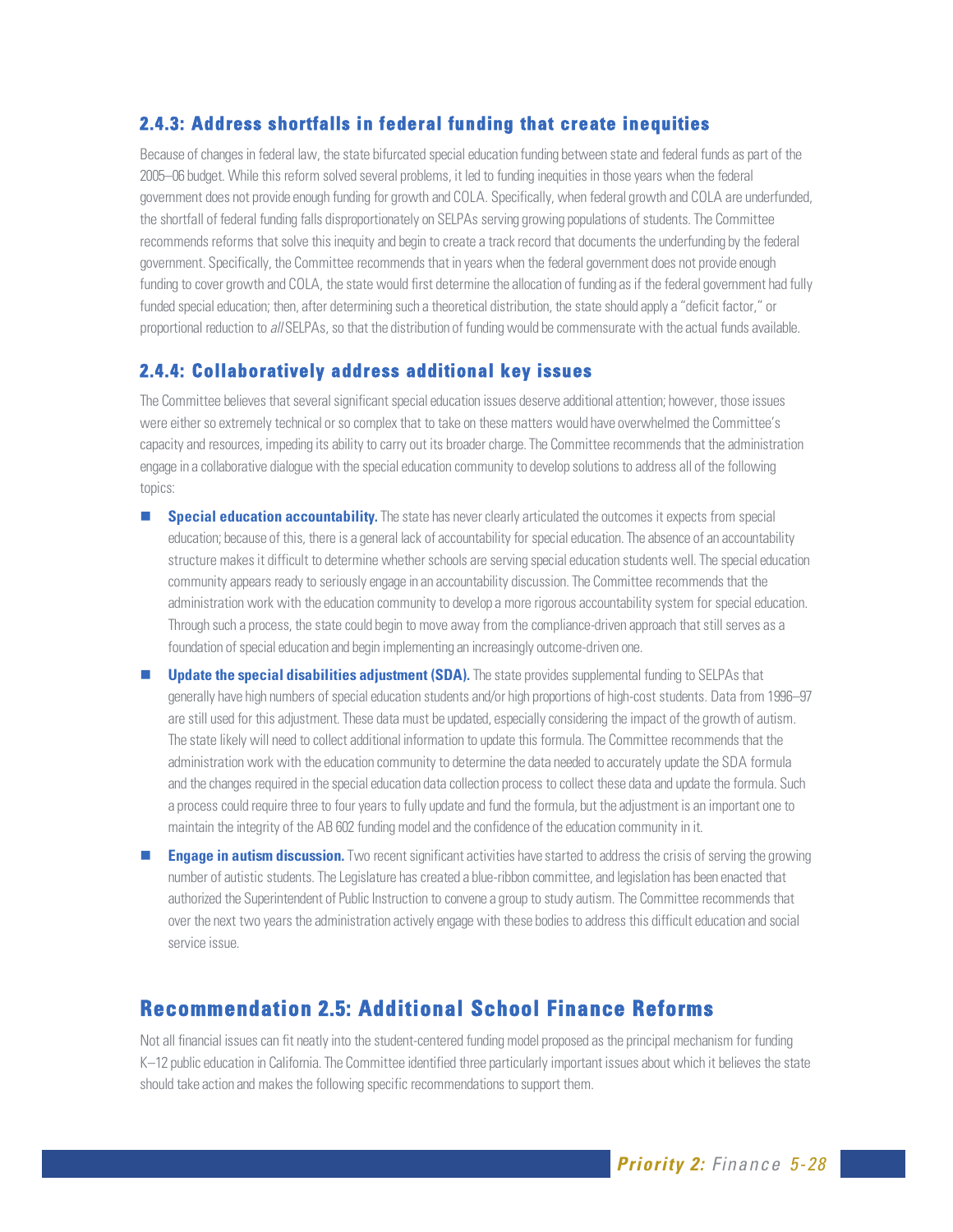# **2.5.1: Create an ongoing innovation and research fund**

As the Committee noted at the beginning of this report, the needs of California's students and the challenges they face to be competitive in the global economy are constantly evolving. One should similarly assume that the education solutions to those challenges will continually evolve. The Committee therefore recommends that the state provide ongoing funding to test promising new education practices, using a combination of specific pilot projects linked with rigorous data collection and evaluation. The Committee further recommends initially focusing this funding on the evaluation of initial rollout of the new teacher and administrator professional practice models (see Recommendations 1.1 and 1.2), to better inform program elements for subsequent cohorts of participating districts.

Over time, as research describes promising practices in education, additional innovative projects would be funded to determine their appropriateness for implementation in California. Each of these pilots would be evaluated over a multiyear period. At the end of the period, the program would sunset. At that point, the funding for the specific pilot project would be consolidated into the student-centered funding structure of the participating districts, and these funds would count against those districts' target levels for overall student-centered funding. Each district could then decide whether operating that program constituted a more beneficial investment than other options, using the information provided by the state evaluation. By having these funds count against each district's target allocation after the pilot period, these pilot districts would not be permanently advantaged for participating in the pilot. This consolidation process is an important one because the state has a poor track record of eliminating programs — even those with poor evaluation results.

# **2.5.2: Address cost obligations of retiree health benefits**

The Committee believes that past and future obligations to fund retiree health benefits present a potential risk to the financial well-being of districts throughout the state, because many districts provide these benefits but have not funded them adequately. The Committee recommends specific actions be taken to ensure that these risks are mitigated.

Districts choose whether to provide health benefits to their retired employees. These benefits are part of a broader group of benefits referred to as "other post-employment benefits" (OPEBs). Some districts provide no OPEBs to retirees; some provide them to retirees only up to age 65; some serve retirees after age 65, but not for life; some offer lifetime benefits; and some offer a combination of these options. Based upon J-90 reporting, in 2005–06 more than half of districts provided some type of OPEBs. The chart "Number of Districts Offering Retiree Health Benefits and the Type of Benefit" shows the breakdown of districts offering various OPEBs.

#### **Number of Districts Offering Retiree Health Benefits and the Type of Benefit**

| <b>Type of benefit</b>              | <b>Number of districts</b> |
|-------------------------------------|----------------------------|
| Up to Age 65                        | 571                        |
| Over Age 65, Not<br><b>Lifetime</b> | 68                         |
| l ifetime                           | 79                         |
| <b>Total</b>                        | 728                        |

Source: School Services of California, Form J-90

The General Accounting Standards Board (GASB) sets national accounting standards for state and local governments, including school districts. Through a statement referred to as GASB 45, the standards board requires school districts providing OPEBs to have actuarial studies completed that estimate the liabilities associated with those benefits using accrual accounting methods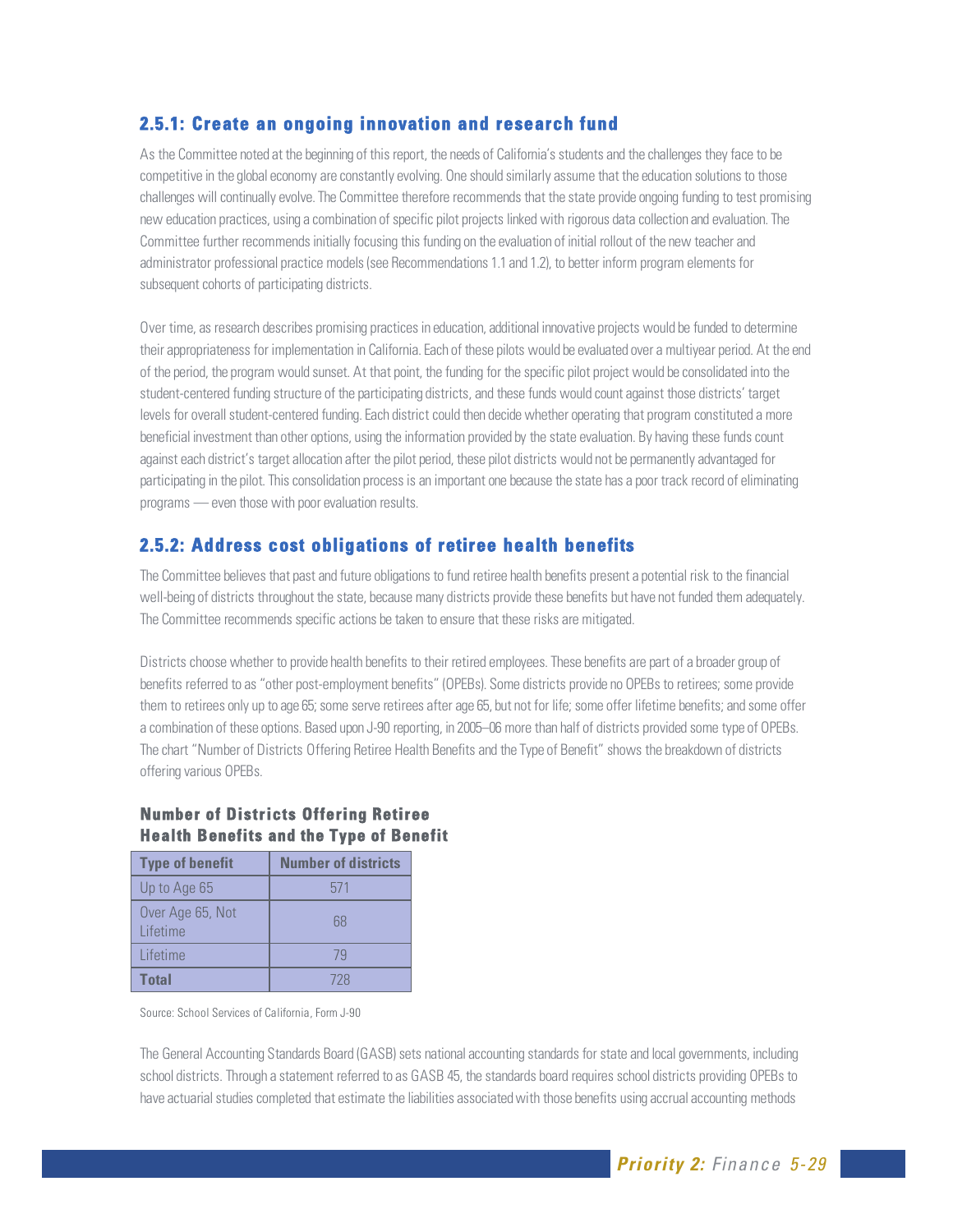— accounting for benefits that are to be paid in the future at the time that they were accrued. This requirement is being implemented over the next three years. Some districts have had actuarial studies completed recently, to estimate their liabilities, and the findings have been troubling. For example, LAUSD estimates that its unfunded liabilities comprise approximately \$10 billion. While LAUSD has the largest liability in total, at least one district, Fresno Unified School District, has a larger liability on a per-pupil basis. The estimated aggregate cost of these liabilities has been growing significantly as districts have been including in their calculations more accurate assumptions about the factors that determine these costs. Over the next 2.5 years, the statewide magnitude of the problem will be revealed. Although GASB 45 requires school districts to report their unfunded liabilities, it does not require the districts to take any actions to address the costs of meeting these obligations. Because, the size of these liabilities is so large that it threatens the long-term fiscal viability of school districts. And because the state ultimately is responsible for ensuring that students are served, the Committee believes that the state has an obligation to provide fiscal oversight to ensure that the districts offering these benefits can afford to meet the costs of the liabilities over time. To that end, the Committee recommends the state take the following actions:

**Require districts to develop a plan to address retiree health benefit liability.** Even after reporting a large unfunded liability, districts are under no obligation to take any action to address that liability. For example, despite having identified a \$10 billion liability, LAUSD has not yet taken action to suggest how it will address the obligations either in the short term or the long term. The Committee recommends that every local board be required to adopt a plan to address its unfunded OPEB liabilities, including retiree health benefits. This approach would require a local board to take public action to recognize the cost of these liabilities, and develop a plan to address the liabilities. The plan will provide each local community with an understanding of how its district will maintain its financial solvency in the context of these benefit obligations. Even if the plan were to maintain the pay-as-you-go approach most districts are currently using, the district would become subject to the pressures that accompany public scrutiny.

 **Incorporate OPEB analysis into the AB 1200 process by changing the budget standards and criteria.** The AB 1200 process assesses the fiscal solvency of school districts through the review of their budgets for the current year and two subsequent years. Though long-term liabilities such as those related to retiree health benefits as identified in an actuarial study are reviewed through the evaluation process, so long as these liabilities do not present a threat to the solvency of the district in the current or two subsequent years, a district's certification is not affected by these liabilities. The State Board of Education administratively establishes the criteria that guide this review process (Budget Standards and Criteria) pursuant to existing statute. Therefore, the Committee recommends that the board update the standards and criteria associated with the AB 1200 review process so that a district with unfunded liabilities that does not have a plan to address these liabilities would receive a "qualified" certification.

**Require funding of normal cost.** The "normal cost" of providing OPEBs is based on accrual accounting standards. That is, the cost of future benefits accrued in the current year is paid for in the current year. This contrasts with the current payas-you-go system, which pays for the cost of future benefits at the time that they are delivered to retirees. The large unfunded liabilities districts face today result from their not setting aside funding for (or paying for) future benefits as they were being accrued by the employees. Therefore, to avoid continued accumulation of unfunded liabilities associated with providing future benefits, the state would require districts offering OPEBs to develop financing plans in their budgets that identify and fund the ongoing normal costs of those OPEBs. This requirement would be incorporated into the AB 1200 fiscal review process. To give districts enough time to adjust to this financial obligation, the Committee recommends implementing this requirement in the near term but giving districts up to five years to adjust their budgets to cover the normal costs. The combination of funding the normal costs and approving a plan to address the current unfunded liabilities will ensure that districts' fiscal health can be maintained over time.

**Clarify the use of categorical funding to address these liabilities.** Because it is unclear whether school districts can use state categorical funding to pay for past liabilities, many districts have been paying for these growing OPEB costs from their local General Fund monies. As a result, over time the amount of discretion that a district has is decreased as these obligations grow. Since many teachers are supported by categorical funds, the Committee recommends that the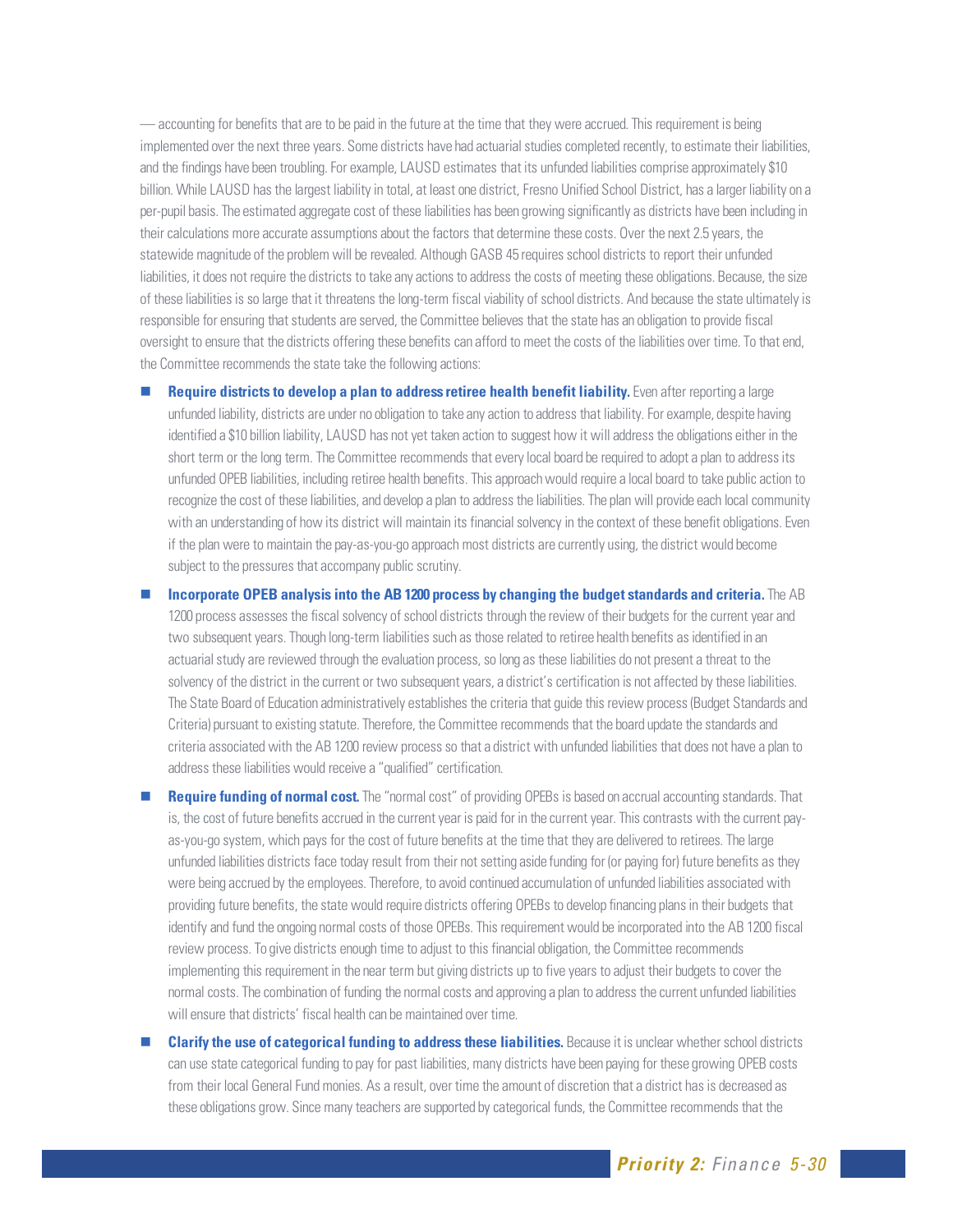state allow funding for categorical programs, while they continue to exist as such, to be used to pay the OPEB costs of the retirees that were supported by those funds.

#### **2.5.3: Allow school districts greater autonomy to contract for services**

Under current law created by Chapter 894, Statutes of 2002 (SB 1419 Alarcon), a district must prove that it would have a guaranteed cost savings before it is able to contract out an activity. Because it is often difficult to verify efficiencies and prove them in court, districts have been forced to be very conservative about trying to contract out services. Prior to these restrictions, districts were changing practices annually, to have portions of their non-teacher services provided by external providers. Contracting for non-teacher services generally results in lower costs, which can free up funds for other education purposes. Because of the importance of providing school districts with the flexibility to be as efficient as possible, the Committee recommends repealing this statute, and thereby providing school districts with greater contracting authority.

#### **2.5.4: Fully fund state mandates**

California's constitution requires the state to pay for the fiscal impact new laws have on schools and districts. There are significant flaws with the process through which the state determines, reviews, and funds state mandates. The Committee believes that the administration should continue to work with the education community and local governments to reform the state mandates process. The administration took an important first step in 2007 when the Governor signed AB 1222 (Laird, Chapter 329, statutes of 2007), which develops an alternative process — which involves negotiation between local government and the Department of Finance — for determining the cost of a mandate. The Committee believes that the administration can make more progress with existing state mandates and improve the way districts are reimbursed for their expenses. (See discussion in Appendix F). However, irrespective of whether progress can be made on the financing mechanism for mandates, the state is required to meet its constitutional obligation by funding the reimbursable mandates annually. The Committee therefore recommends the state fund its existing K–12 mandate obligations, at a cost of approximately \$200 million annually.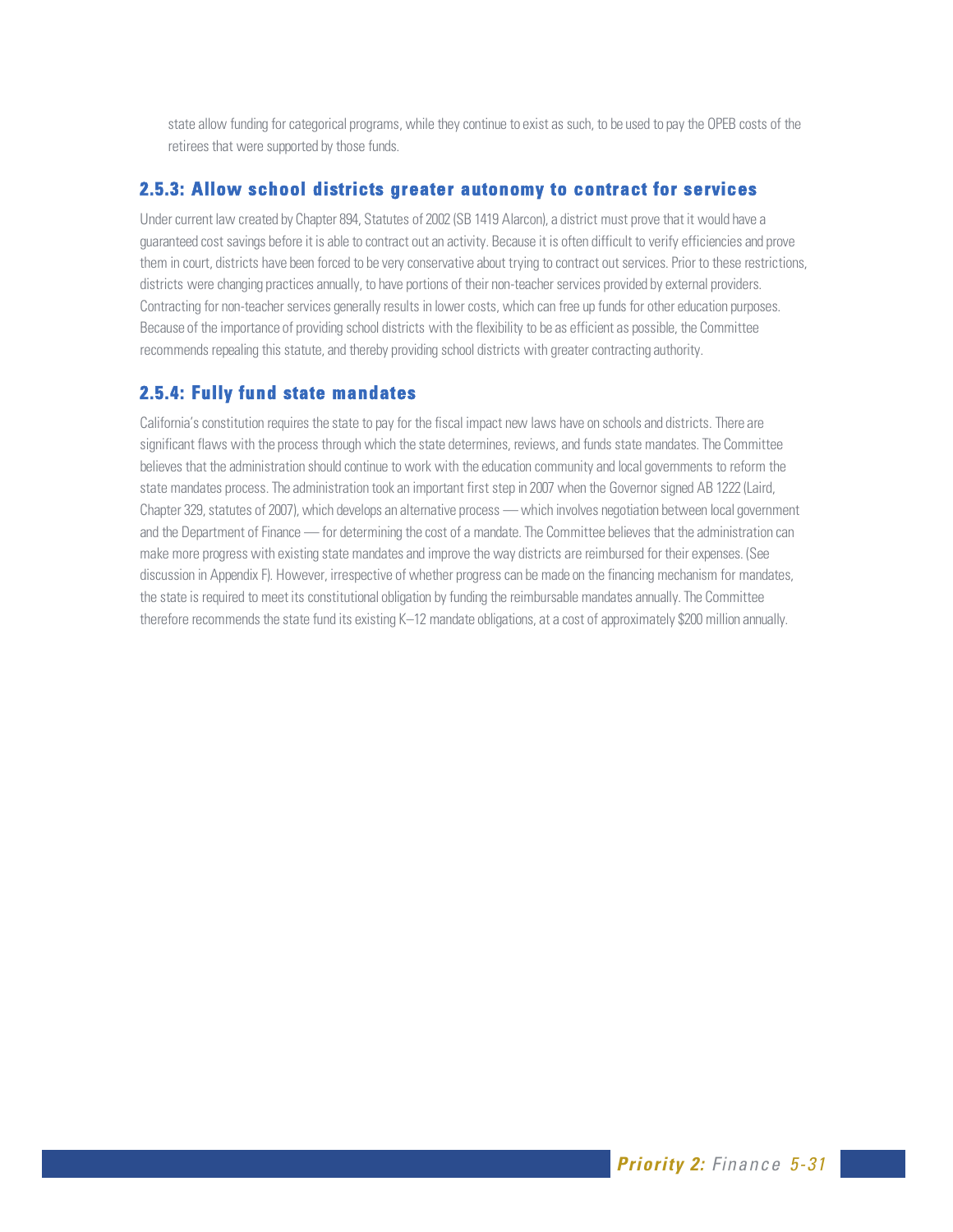# **Endnotes**

 $\overline{a}$ 

1 Loeb, Susanna, Anthony Bryk, and Eric Hanushek (2007) Getting Down to Facts: School Finance and Governance in California, Getting Down to Facts, Institute for Research on Education Policy and Practice, Stanford University.

<sup>2</sup> Multiple reports from the Getting Down to Facts project and other research highlight the complexity of the California school finance system. Getting Down to Facts studies identifying the complexity of California's system include: Susanna Loeb, Jason Grissom, and Katharine Strunk (2007) District Dollars: Painting a Picture of Revenues and Expenditures in California's School Districts; Dominic Brewer and Joanna Smith (2007) Evaluating the "Crazy Quilt": Educational Governance in California; Thomas Timar (2007) Financing K–12 Education in California: A System Overview; Michael Kirst, Margaret Goertz, and Allan Odden (2007) Evolution of California State Finance with Implications from Other States; and Thomas Duncombe and John Yinger (2007) Understanding the Incentives in California's Education Finance System, Institute for Research on Education Policy and Practice, Stanford University.

<sup>3</sup> Kirst, Michael, Margaret Goertz, and Allan Odden (2007) Evolution of California State School Finance with Implications from Other States, Getting Down to Facts, Institute for Research on Education Policy and Practice, Stanford University.

<sup>4</sup> The specifics can be found in the California State Auditor report *California Department of Education: The Extensive Number and* Breadth of Categorical Programs Challenges the State's Ability to Reform and Oversee Them, Summary of Report 2003-107 -November 2003.

<sup>5</sup> Kirst, Michael, Margaret Goertz, and Allan Odden (2007).

6 Loeb, Susanna, Jason Grissom, and Katharine Strunk (2007).

<sup>7</sup> Reich, Robert (2007) *Equality and Adequacy in the State's Provision of Education: Mapping the Conceptual Landscape, Getting Down to* Facts, Institute for Research on Education Policy and Practice, Stanford University.

<sup>8</sup> Loeb, Susanna, Anthony Bryk, and Eric Hanushek (2007).

 $9$  lhid

<sup>10</sup> Sonstelie, Jon (2007) Aligning School Finance with Academic Standards: A Weighted-Student Formula Based on a Survey of Practitioners, Getting Down to Facts, Institute for Research on Education Policy and Practice, Stanford University.

11 Examples of papers identifying inefficiency as a problem with the current categorical funding system can be found in Thomas Timar (2004) Categorical School Finance: Who Gains, Who Loses? Policy Analysis for California Education. School of Education, UC Berkeley; Thomas Timar (1994) Policy, Politics, and Categorical Aid: New Inequities in California School Finance. Educational Evaluation and Policy Analysis; Legislative Analyst's Office (1993) Reform of Categorical Education Programs: Principles and Recommendations; Legislative Analyst's Office (2003 and 2004) Analysis of the Budget Bill for 2003–04 and 2004–05; and William Dumcombe and John Yinger (2007) Understanding the Incentives in California's Education Finance System, Getting Down to Facts, Institute for Research on Education Policy and Practice, Stanford University.

<sup>12</sup> Loeb, Susanna, Anthony Bryk, and Eric Hanushek (2007).

<sup>13</sup> Data from an informal ACSA survey of how site administrators spend their work day (2007).

<sup>14</sup> See Eric Hanushek (2007) Incentive-Based Financing of Schools, School Finance Redesign Project, Center on Reinventing Public Education, University of Washington, for a discussion of the role that incentive should play in a school finance system.

15 Researchers have shown that as states take on a greater share of the financing of K–12 education, the overall level of funding decreases. For examples, see Robert Manwaring and Steven Sheffrin (1997) "Litigation, School Finance Reform, and Aggregate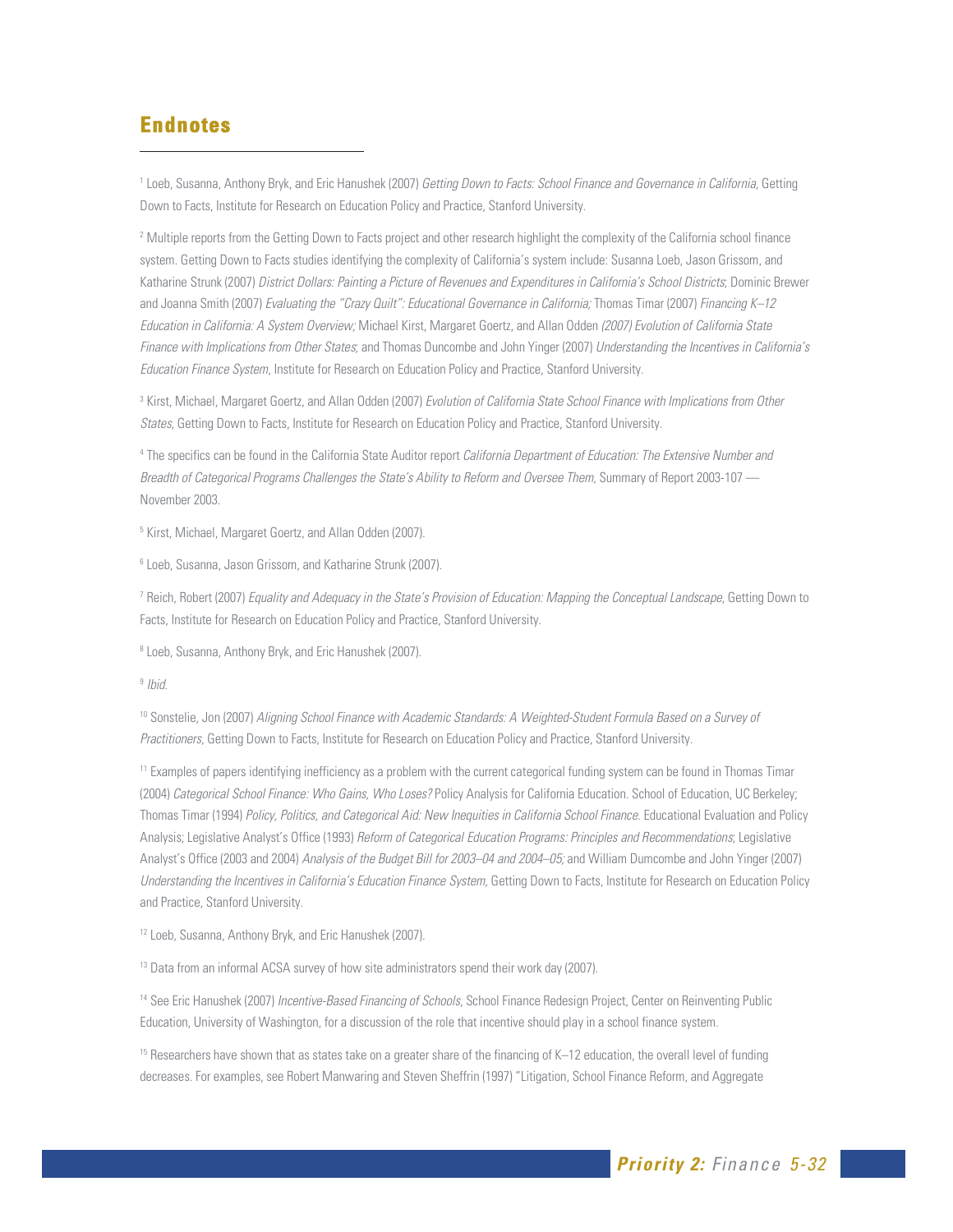Educational Spending," International Tax and Public Finance and Sheila Murray; and William Evans and Robert Schwab (1998) "Education Finance Reform and the Distribution of Resources," American Economic Review (September).

<sup>16</sup> Legislative Analyst's Office (2005) Revenue Volatility in California.

<sup>17</sup> Legislative Analyst's Office (2005) Proposition 98 Primer.

 $18$  Ibid.

-

<sup>19</sup> For examples of this debate see Eric Hanushek (1997) "Assessing the Effects of School Resources on Student Performance," Education Evaluation and Policy Analysis, Volume 19, and Alan Kruger (2003) "Economic Consideration and Class Size," Economic Journal, Volume 113.

<sup>20</sup> Loeb, Susanna, Jason Grissom, and Katherine Strunk (2007).

21 Loeb, Susanna, Anthony Bryk, and Eric Hanushek (2007).

<sup>22</sup> Gordon, Tracey, Jaime Calleja Alderete, Patrick Murphy, Jon Sonstelie, Ping Zhang (2007) Fiscal Realities: Budget Tradeoffs in California Government, Public Policy Institute of California, San Francisco.

<sup>23</sup> See the following Getting Down to Facts Reports — Jon Sonstelie (2007) Aligning School Finance with Academic Standards: A Weighted-Student Formula Based on a Survey of Practitioners; Jay Chambers, Jesse Levin, and Danielle DeLancey (2007) Efficiency and Adequacy in California School Finance: A Professional Judgment Approach; William Duncombe and John Yinger (2007) Understanding the Incentives in California's Education Finance System; and Jennifer Imazeki (2007) Assessing the Costs of K-12 Education in California Public Schools, Institute for Research on Education Policy and Practice, Stanford University.

<sup>24</sup> See Eric Hanushek (2006) "Science Violated: Spending Projections and the 'Costing Out' of an Adequate Education," in Courting Failure: How School Finance Lawsuits Exploit Judges' Good Intentions and Harm our Children, Stanford, Education Next Books; and Eric Hanushek (2005) "The Alchemy of 'Costing Out an Adequate Education" conference paper prepared for the Adequacy Lawsuits: Their Growing Impact on American Education, Kennedy School of Government, Harvard University (paper can be accessed at http://edpro.stanford.edu/hanushek).

<sup>25</sup> Pérez, María, Priyanka Anand, Cecilia Speroni, Thomas Parrish, Phil Esra, Miguel Socias, and Paul Gubbins (2007) Successful California Schools in the Context of Educational Adequacy, Getting Down to Facts, Institute for Research on Education Policy and Practice, Stanford University.

<sup>26</sup> Hanushek, Eric (2005).

27 Loeb, Susanna, Anthony Bryk, and Eric Hanushek (2007).

28 Sonstelie, Jon (2007).

<sup>29</sup> Chambers, Jay, Jesse Levin, and Danielle DeLancey (2007).

30 Imazeki, Jennifer (2007).

<sup>31</sup> Duncombe, William, and John Yinger (2007).

<sup>32</sup> See LAO handout on Economic Impact Aid presented to the Assembly Budget Subcommittee No. 2 on Education Finance, May 2, 2006.

<sup>33</sup> Carey, Kevin (2002) State Poverty-Based Education Funding: A Survey of Current Programs and Options for Improvement, Center on Budget and Policy Priorities, Washington D.C. (www.cbpp.org).